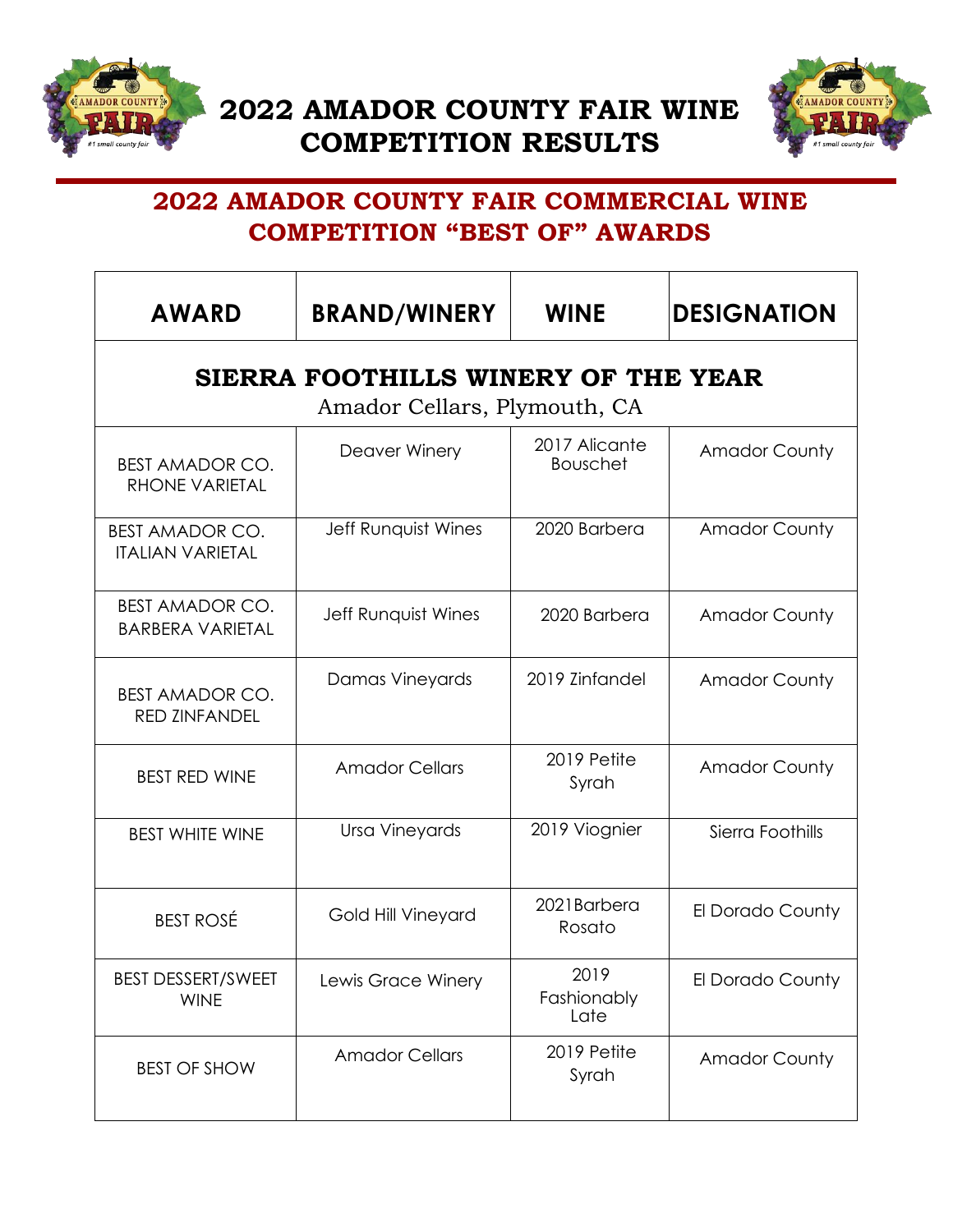|                                 |                                    |              |                           |                | <b>Brand It Different</b> |                |                                    |                                   |              |
|---------------------------------|------------------------------------|--------------|---------------------------|----------------|---------------------------|----------------|------------------------------------|-----------------------------------|--------------|
| Winery                          | <b>Class and Class Description</b> | <b>Medal</b> | <b>BOC</b>                | <b>Best Of</b> | Winery                    | <b>Vintage</b> | <b>Appelation</b>                  | <b>Designation Estate/Vinyard</b> | % of Alcohol |
| <b>ALORIA VINEYARDS</b>         | 01 - Sauvignon Blanc               | B            |                           |                |                           | 2020           | Calaveras County                   | Estate Grown. Produced, Bottled   | 13.4         |
| <b>Amador Cellars</b>           | 01 - Sauvignon Blanc               | $\sf S$      |                           |                |                           | 2021           | <b>Amador County</b>               |                                   | 13           |
| <b>Andis Winery</b>             | 01 - Sauvignon Blanc               | S            |                           |                |                           | 2021           | Sierra Foothills                   |                                   | 13.50%       |
| <b>Belledor Vineyards</b>       | 01 - Sauvignon Blanc               | B            |                           |                |                           | 2020           | Shenandoah Valley of<br>California |                                   | 14.10%       |
| C. G. Di Arie Vineyard & Winery | 01 - Sauvignon Blanc               | S            |                           |                | Di Arie                   | 2021           | Sierra Foothills CA                | Di Arie Vineyard                  | 13.9         |
| Convergence vineyard            | 01 - Sauvignon Blanc               | S            |                           |                |                           | 2021           | Amador County                      |                                   | 13.4         |
| Di Stasio Vineyards and Wines   | 01 - Sauvignon Blanc               | В            |                           |                |                           | 2020           | Shenandoah Valley                  | Estate                            | 13.90%       |
| Drytown Cellars                 | 01 - Sauvignon Blanc               | S            |                           |                |                           | 2021           | Amador                             |                                   | 14.2         |
| <b>Helwig Winery</b>            | 01 - Sauvignon Blanc               | B            |                           |                | <b>Gold Country</b>       | 2021           | Sierra Foothills                   |                                   | 13.9         |
| <b>Helwig Winery</b>            | 01 - Sauvignon Blanc               | S            |                           |                |                           | 2021           | CA Shenandoah Valley               | Musque Clone                      | 13.9         |
| Il Gioiello / Morse             | 01 - Sauvignon Blanc               | $\sf S$      |                           |                |                           | 2019           | Amador County                      | Rancho Victoria Vineyard          | 13.5         |
| Marcelais                       | 01 - Sauvignon Blanc               | S            |                           |                |                           | 2020           | Eldorado                           | Estate                            | 13.4         |
| PleinAir Vineyards              | 01 - Sauvignon Blanc               | B            |                           |                |                           | 2019           | Shenandoah Valley                  |                                   | 13.5         |
| Rancho Victoria Vineyard        | 01 - Sauvignon Blanc               | В            |                           |                |                           | 2020           | Amador County                      | Rancho Victoria Vineyard          | 13.60%       |
| Shadow Ranch                    | 01 - Sauvignon Blanc               | B            |                           |                |                           | 2020           | El Dorado                          |                                   | 13.5         |
| Sierra Starr Vineyards          | 01 - Sauvignon Blanc               | GG           | $\boldsymbol{\mathsf{X}}$ |                | Starr                     | 2021           | Sierra Foothills                   |                                   | 14           |
| Wilderotter Vineyard            | 01 - Sauvignon Blanc               | B            |                           |                |                           | 2020           | Sierra Foothills                   |                                   | 14.5         |
| <b>ALORIA VINEYARDS</b>         | 02 - Viognier                      | B            |                           |                |                           | 2020           | Calaveras County                   | Estate Grown. Produced, Bottled   | 13.4         |
| <b>BELLA GRACE VINEYARDS</b>    | 02 - Viognier                      | B            |                           |                |                           | 2021           | Amador County                      |                                   | 13           |
| Cooper Vineyards                | 02 - Viognier                      | B            |                           |                |                           | 2019           | Sierra Foothills                   | Hidden Mesa Vineyard              | 13.80%       |
| Holly's Hill Vineyards          | 02 - Viognier                      | S            |                           |                |                           | 2020           | Sierra Foothills                   |                                   | 14.5         |
| Il Gioiello / Morse             | 02 - Viognier                      | B            |                           |                |                           | 2021           | Amador County                      |                                   | 14           |
| Ironstone Vineyards             | 02 - Viognier                      | B            |                           |                |                           | 2020           | Amador County, Sierra<br>Foothills | Estate                            | 14           |
| Lewis Grace Winery              | 02 - Viognier                      | G            |                           |                |                           | 2021           | El Dorado                          |                                   | 13.3         |
| Sobon Estate                    | 02 - Viognier                      | G            |                           |                |                           | 2021           | El Dorado                          |                                   | 13.9         |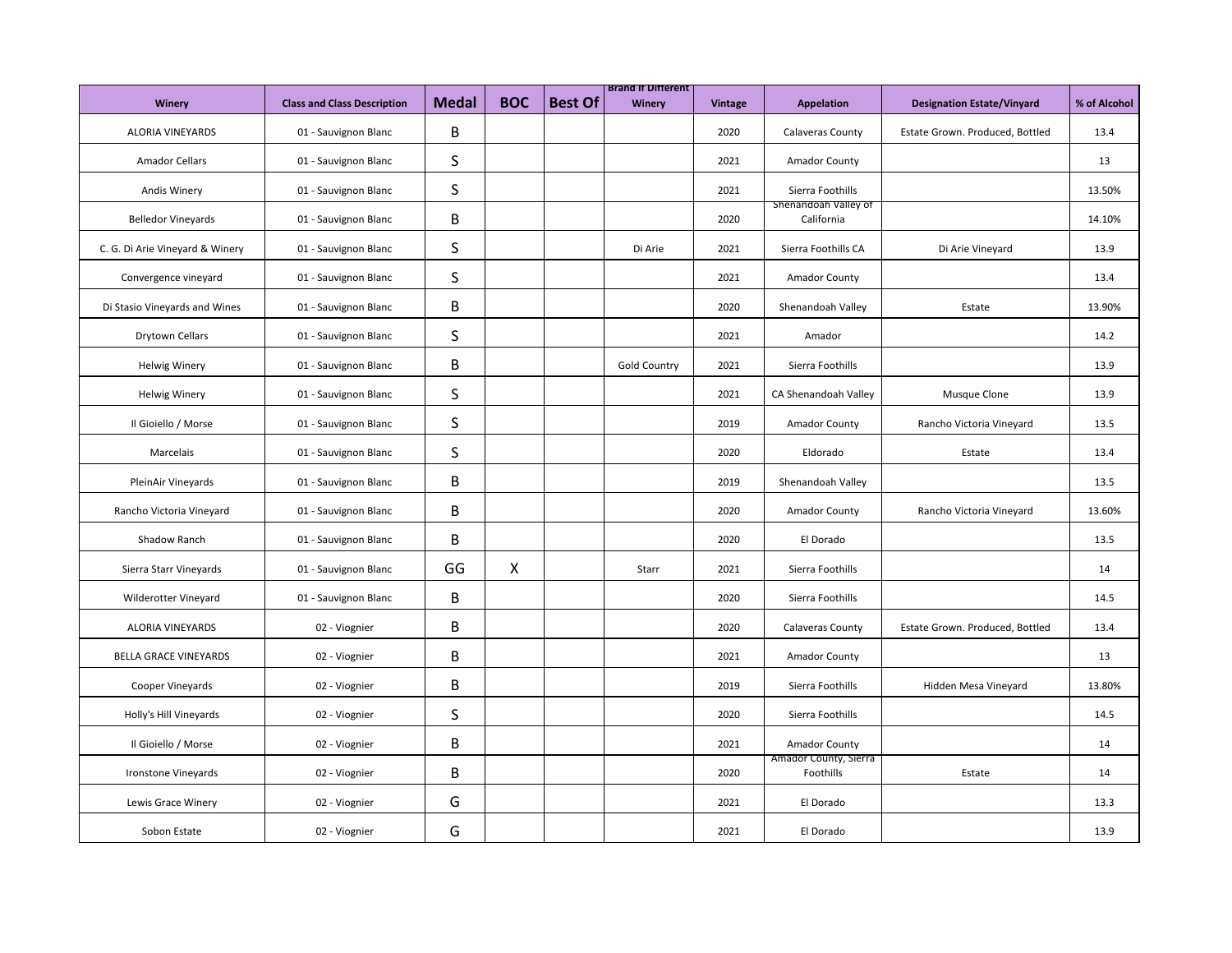|                              |                                                           |              |              |                | <b>Brand It Different</b> |                |                                    |                                   |              |
|------------------------------|-----------------------------------------------------------|--------------|--------------|----------------|---------------------------|----------------|------------------------------------|-----------------------------------|--------------|
| Winery                       | <b>Class and Class Description</b>                        | <b>Medal</b> | <b>BOC</b>   | <b>Best Of</b> | Winery                    | <b>Vintage</b> | <b>Appelation</b>                  | <b>Designation Estate/Vinyard</b> | % of Alcohol |
| <b>BELLA GRACE VINEYARDS</b> | 03 - Other White Rhone<br>Varietals & White Rhone Blends  | G            | $\mathsf{X}$ |                |                           | 2021           | Amador County                      |                                   | 13.5         |
| Cooper Vineyards             | 03 - Other White Rhone<br>Varietals & White Rhone Blends  | S            |              |                |                           | 2018           | Amador County                      | <b>Estate Grown and Bottled</b>   | 14.9         |
| DAMAS Vineyards              | 03 - Other White Rhone<br>Varietals (Marsanne, Roussanne) | G            |              |                |                           | 2020           | Fair Play                          | Hawk Creek Vineyard               | 12.6         |
| <b>Black Sheep Winery</b>    | 04 - Chardonay                                            | S            |              |                |                           | 2020           | Calaveras County                   |                                   | 14.5         |
| Drytown Cellars              | 04 - Chardonay                                            | S            |              |                |                           | 2021           | Sierra Foothills                   | Estate                            | 14.2         |
| Ironstone Vineyards          | 04 - Chardonay                                            | S            |              |                |                           | 2019           | Sierra Foothills                   |                                   | 14.5         |
| Milliare Winery              | 04 - Chardonay                                            | B            |              |                |                           | 2020           | Calaveras County                   |                                   | 14.5         |
| Nello Olivo Winery           | 04 - Chardonay                                            | S            |              |                |                           | 2019           | Fairplay                           | fairplay                          | 14.2         |
| Sierra Starr Vineyards       | 04 - Chardonay                                            | G            |              |                |                           | 2020           | Sierra Foothills                   |                                   | 14           |
| Windwalker Vineyard          | 04 - Chardonay                                            | GG           | $\mathsf{X}$ |                |                           | 2020           | Fair Play                          |                                   | 14.2         |
| <b>Amador Cellars</b>        | 05 - Other White Varietals                                | В            |              |                |                           | 2019           | Amador County                      |                                   | 14           |
| <b>Amador Cellars</b>        | 05 - Other White Varietals                                | G            |              |                |                           | 2020           | Amador County                      |                                   | 13.5         |
| Avio Vineyards               | 05 - Other White Varietals                                | S            |              |                |                           | 2021           | Amador                             | Estate                            | 14.7         |
| <b>BELLA GRACE VINEYARDS</b> | 05 - Other White Varietals                                | S            |              |                |                           | 2021           | Amador County                      |                                   | 13.4         |
| <b>Belledor Vineyards</b>    | 05 - Other White Varietals                                | B            |              |                |                           | 2021           | Shenandoah Valley of<br>California |                                   | 14.3         |
| <b>Black Sheep Winery</b>    | 05 - Other White Varietals                                | G            |              |                |                           | 2020           | Calaveras County                   |                                   | 13.9         |
| Casino Mine Ranch            | 05 - Other White Varietals                                | G            | X            |                |                           | 2019           | CA Shenandoah Valley               | Estate                            | 14.1         |
| Crystal Basin Cellars, Inc.  | 05 - Other White Varietals                                | G            |              |                |                           | 2021           | Sierra Foothills                   |                                   | 14.1         |
| Drytown Cellars              | 05 - Other White Varietals                                | B            |              |                |                           | 2021           | Amador                             |                                   | 14.4         |
| <b>Helwig Winery</b>         | 05 - Other White Varietals                                | G            |              |                |                           | 2021           | Calaveras County                   | Metate Hill                       | 13           |
| <b>Helwig Winery</b>         | 05 - Other White Varietals                                | S            |              |                |                           | 2021           | CA Shenandoah Valley               | <b>Clockspring Vineyard</b>       | 13.3         |
| Il Gioiello / Morse          | 05 - Other White Varietals                                | S            |              |                |                           | 2019           | Sierra Foothills                   | Matagrano Vineyard                | 14           |
| Iron Hub Winery              | 05 - Other White Varietals                                | В            |              |                |                           | 2020           | <b>Amador County</b>               | <b>Estate Bottled</b>             | 13.7         |
| Jeff Runquist Wines          | 05 - Other White Varietals                                | G            |              |                |                           | 2021           | <b>Amador County</b>               | Estate                            | 14.1         |
| Rubidoux Ridge Vineyard      | 05 - Other White Varietals                                | S            |              |                |                           | 2021           | Fiddletown                         | Rubidoux Ridge Vineyard           | 12.5         |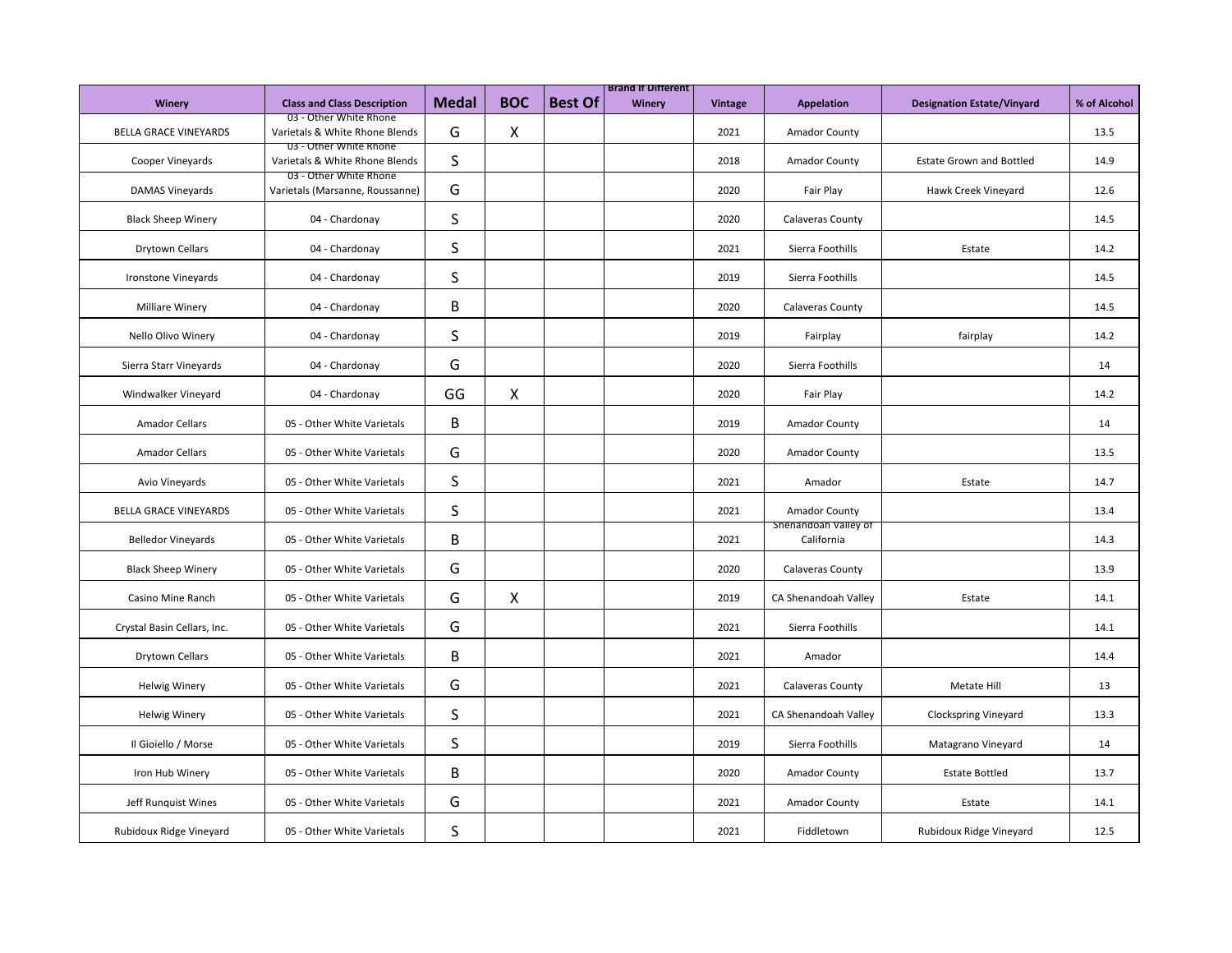| Winery                       | <b>Class and Class Description</b>   | <b>Medal</b> | <b>BOC</b>   | <b>Best Of</b>      | <b>Brand It Different</b><br>Winery | <b>Vintage</b> | <b>Appelation</b>                  | <b>Designation Estate/Vinyard</b> | % of Alcohol |
|------------------------------|--------------------------------------|--------------|--------------|---------------------|-------------------------------------|----------------|------------------------------------|-----------------------------------|--------------|
|                              |                                      |              |              |                     |                                     |                |                                    |                                   |              |
| Vino Noceto                  | 05 - Other White Varietals           | B            |              |                     |                                     | 2020           | Shenandoah Valley                  |                                   | 13.1         |
| <b>Andis Winery</b>          | 06 - Other White Varietal Blends     | S            |              |                     |                                     | 2021           | Sierra Foothills                   |                                   | 12.50%       |
| <b>Drytown Cellars</b>       | 06 - Other White Varietal Blends     | G            | $\mathsf{X}$ |                     |                                     | Non Vintage    | Sierra Foothills                   |                                   | 13.5         |
| Nello Olivo Winery           | 06 - Other White Varietal Blends     | B            |              |                     |                                     | 2018           | ElDorado                           | Estate                            | 13.2         |
| Deaver Winery                | 08 - Sparkling Wines                 | В            |              |                     |                                     | non-vintage    | Shenandoah Valley                  | Estate                            | 12.5         |
| <b>GOLD HILL VINEYARD</b>    | 08 - Sparkling Wines                 | S            |              |                     |                                     | <b>NV</b>      | EL DORADO                          | <b>ESTATE BOTTLED</b>             | 12.5         |
| Shenandoah Vineyards         | 08 - Sparkling Wines                 | S            |              |                     |                                     | <b>NV</b>      | <b>Amador County</b>               |                                   | 12.5         |
| Crystal Basin Cellars, Inc.  | 09 - Zinfandel, Regular - Alc: < 14% | S            |              |                     |                                     | 2018           | El Dorado                          |                                   | 13.2         |
| Damas Vineyards              | 09 - Zinfandel, Regular - Alc: < 14% | GG           | X            | Amador<br>Zinfandel |                                     | 2019           | Fiddletown                         | Damas Vineyards                   | 13.80%       |
| <b>GOLD HILL VINEYARD</b>    | 09 - Zinfandel, Regular - Alc: < 14% | B            |              |                     |                                     | 2017           | EL DORADO                          | <b>ESTATE BOTTLED</b>             | 13.5         |
| Il Gioiello / Morse          | 09 - Zinfandel, Regular - Alc: < 14% | S            |              |                     |                                     | 2016           | Amador County, Sierra<br>Foothills | Estate                            | 13.7         |
| <b>ALORIA VINEYARDS</b>      | 10 - Zinfandel, Regular - Alc= > 14% | G            |              |                     |                                     | 2019           | Calaveras County                   | Estate Grown. Produced, Bottled   | 17.3         |
| <b>Amador Cellars</b>        | 10 - Zinfandel, Regular - Alc= > 14% | G            |              |                     |                                     | 2018           | Amador County                      |                                   | 15.2         |
| <b>Amador Cellars</b>        | 10 - Zinfandel, Regular - Alc= > 14% | S            |              |                     |                                     | 2018           | Amador County                      |                                   | 14.8         |
| <b>Amador Cellars</b>        | 10 - Zinfandel, Regular - Alc= > 14% | S            |              |                     |                                     | 2018           | <b>Amador County</b>               |                                   | 15.2         |
| <b>Andis Winery</b>          | 10 - Zinfandel, Regular - Alc= > 14% | S            |              |                     |                                     | 2020           | Sierra Foothills                   |                                   | 14.70%       |
| Avio Vineyards               | 10 - Zinfandel, Regular - Alc= > 14% | S            |              |                     |                                     | 2019           | Amador                             | Estate                            | 14.9         |
| Avio Vineyards               | 10 - Zinfandel, Regular - Alc= > 14% | S            |              |                     |                                     | 2017           | Amador                             | Estate                            | 14.5         |
| <b>Bella Grace Vineyards</b> | 10 - Zinfandel, Regular - Alc= > 14% | B            |              |                     |                                     | 2017           | <b>Amador County</b>               | Estate                            | 14.6         |
| <b>Bella Grace Vineyards</b> | 10 - Zinfandel, Regular - Alc= > 14% | B            |              |                     |                                     | 2017           | Amador County                      | Old Vine Zinfandel                | 14.5         |
| <b>Black Sheep Winery</b>    | 10 - Zinfandel, Regular - Alc= > 14% | G            |              |                     |                                     | 2019           | <b>Amador County</b>               |                                   | 15.5         |
| <b>Black Sheep Winery</b>    | 10 - Zinfandel, Regular - Alc= > 14% | S            |              |                     |                                     | 2019           | Calaveras County                   |                                   | 15.5         |
| Convergence Vineyards        | 10 - Zinfandel, Regular - Alc= > 14% | S            |              |                     |                                     | 2019           | Sierra Foothills                   | <b>Estate Bottled</b>             | 14.6         |
| Deaver Winery                | 10 - Zinfandel, Regular - Alc= > 14% | B            |              |                     |                                     | non-vintage    | Shenandoah Valley                  | Estate                            | 14.5         |
| Deaver Winery                | 10 - Zinfandel, Regular - Alc= > 14% | G            |              |                     |                                     | 2018           | Shenandoah Valley                  | Estate                            | 15.2         |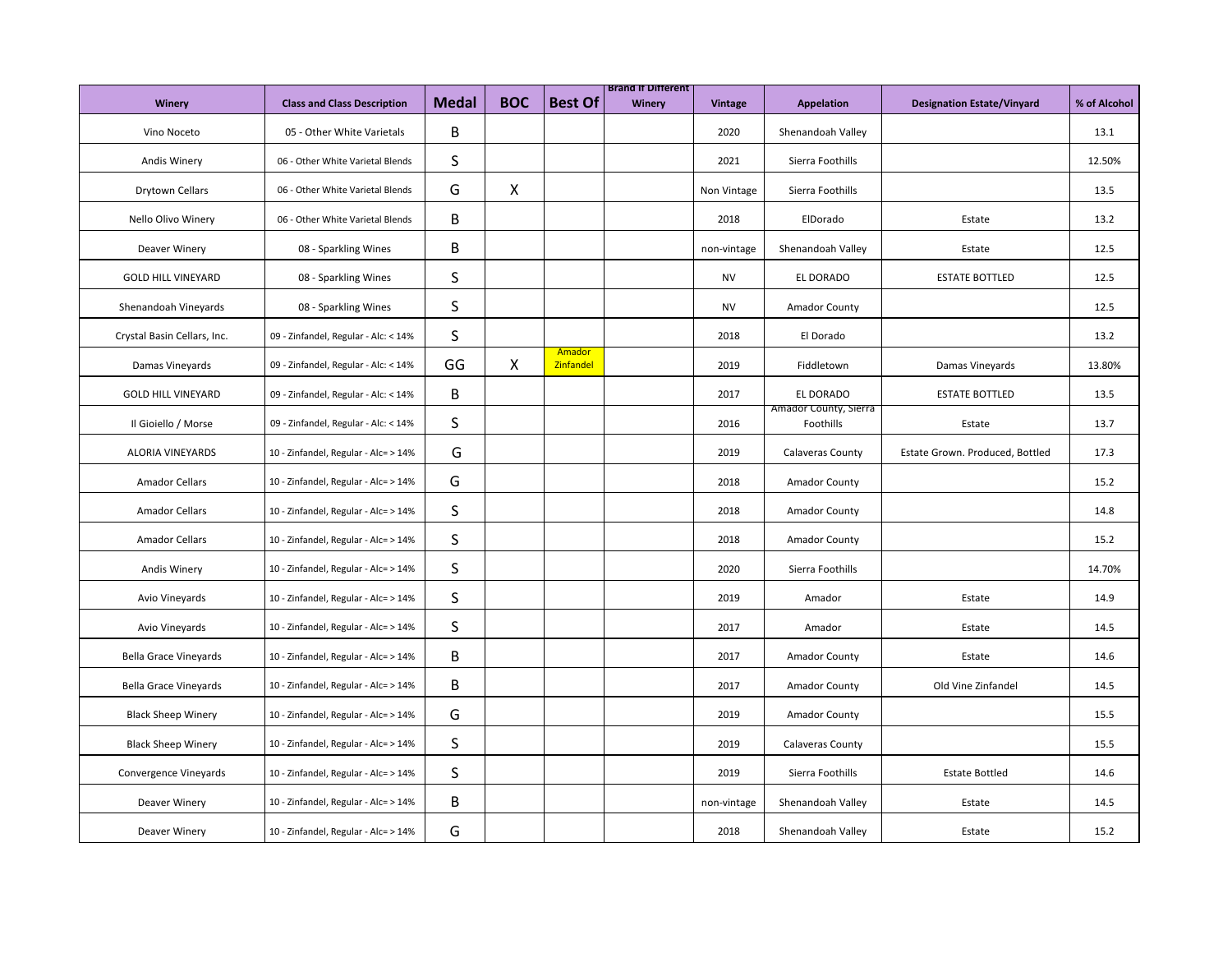| <b>Winery</b>                 | <b>Class and Class Description</b>   | <b>Medal</b> | <b>BOC</b>                | <b>Best Of</b> | <b>Brand It Different</b><br>Winery | Vintage | Appelation              | <b>Designation Estate/Vinyard</b> | % of Alcohol |
|-------------------------------|--------------------------------------|--------------|---------------------------|----------------|-------------------------------------|---------|-------------------------|-----------------------------------|--------------|
| Di Stasio Vineyards and Wines | 10 - Zinfandel, Regular - Alc= > 14% | S            |                           |                |                                     | 2019    | Shenandoah Valley       | Estate                            | 14.9         |
| Drytown Cellars               | 10 - Zinfandel, Regular - Alc= > 14% | S            |                           |                |                                     | 2019    | Amador                  |                                   | 14.3         |
| <b>Helwig Winery</b>          | 10 - Zinfandel, Regular - Alc= > 14% | G            |                           |                |                                     | 2018    | CA Shenandoah Valley    | Lauzere Vineyard                  | 16           |
| <b>Helwig Winery</b>          | 10 - Zinfandel, Regular - Alc= > 14% | S            |                           |                | <b>Gold Country</b>                 | 2019    | Amador County           |                                   | 14.8         |
| Jeff Runquist Wines           | 10 - Zinfandel, Regular - Alc= > 14% | В            |                           |                |                                     | 2020    | Amador County           | Estate, Peroni Ranch              | 14.6         |
| Jeff Runquist Wines           | 10 - Zinfandel, Regular - Alc= > 14% | G            |                           |                |                                     | 2020    | Amador County           | Esola Vineyard                    | 15           |
| Jeff Runguist Wines           | 10 - Zinfandel, Regular - Alc= > 14% | S            |                           |                |                                     | 2020    | <b>Amador County</b>    | Cooper Vineyard                   | 15.2         |
| Jeff Runquist Wines           | 10 - Zinfandel, Regular - Alc= > 14% | S            |                           |                |                                     | 2020    | Amador County           | Massoni Ranch                     | 14.3         |
| <b>Milliaire Winery</b>       | 10 - Zinfandel, Regular - Alc= > 14% | GG           | $\boldsymbol{\mathsf{X}}$ |                |                                     | 2019    | Amador County           | Clockspring                       | 15           |
| <b>Milliaire Winery</b>       | 10 - Zinfandel, Regular - Alc= > 14% | GG           |                           |                |                                     | 2019    | <b>Calaveras County</b> | Old Vine                          | 15           |
| Milliaire Winery              | 10 - Zinfandel, Regular - Alc= > 14% | S            |                           |                |                                     | 2019    | <b>Calaveras County</b> | Ghirardelli                       | 15           |
| Nello Olivo Winery            | 10 - Zinfandel, Regular - Alc= > 14% | В            |                           |                |                                     | 2019    | Fairplay                | Fairplay                          | 14.2         |
| PleinAir Vineyards            | 10 - Zinfandel, Regular - Alc= > 14% | B            |                           |                |                                     | 2018    | Shenandoah Valley       | Shake Ridge Vineyard              | 15.2         |
| <b>Scott Harvey</b>           | 10 - Zinfandel, Regular - Alc= > 14% | G            |                           |                |                                     | 2019    | Amador County           |                                   | 14.9         |
| Scott Harvey                  | 10 - Zinfandel, Regular - Alc= > 14% | GG           |                           |                |                                     | 2019    | Amador County           |                                   | 15           |
| <b>Scott Harvey</b>           | 10 - Zinfandel, Regular - Alc= > 14% | S            |                           |                |                                     | 2019    | <b>Amador County</b>    |                                   | 14.9         |
| Shadow Ranch                  | 10 - Zinfandel, Regular - Alc= > 14% | G            |                           |                |                                     | 2019    | El Dorado               |                                   | 14.5         |
| Shenandoah Vineyards          | 10 - Zinfandel, Regular - Alc= > 14% | G            |                           |                |                                     | 2019    | Amador County           |                                   | 15.2         |
| Shenandoah Vineyards          | 10 - Zinfandel, Regular - Alc= > 14% | S            |                           |                |                                     | 2020    | Amador County           |                                   | 14.5         |
| Sierra Starr Vineyards        | 10 - Zinfandel, Regular - Alc= > 14% | S            |                           |                |                                     | 2019    | Sierra Foothills        | Estate                            | 15           |
| Sobon Estate                  | 10 - Zinfandel, Regular - Alc= > 14% | G            |                           |                |                                     | 2020    | Fiddletown              |                                   | 15           |
| Sobon Estate                  | 10 - Zinfandel, Regular - Alc= > 14% | GG           |                           |                |                                     | 2020    | <b>Amador County</b>    |                                   | 14.5         |
| Sobon Estate                  | 10 - Zinfandel, Regular - Alc= > 14% | S            |                           |                |                                     | 2020    | <b>Amador County</b>    |                                   | 15           |
| Sobon Estate                  | 10 - Zinfandel, Regular - Alc= > 14% | S            |                           |                |                                     | 2020    | Amador County           |                                   | 15           |
| Terra d'Oro                   | 10 - Zinfandel, Regular - Alc= > 14% | S            |                           |                |                                     | 2020    | Amador County           |                                   | 15.5         |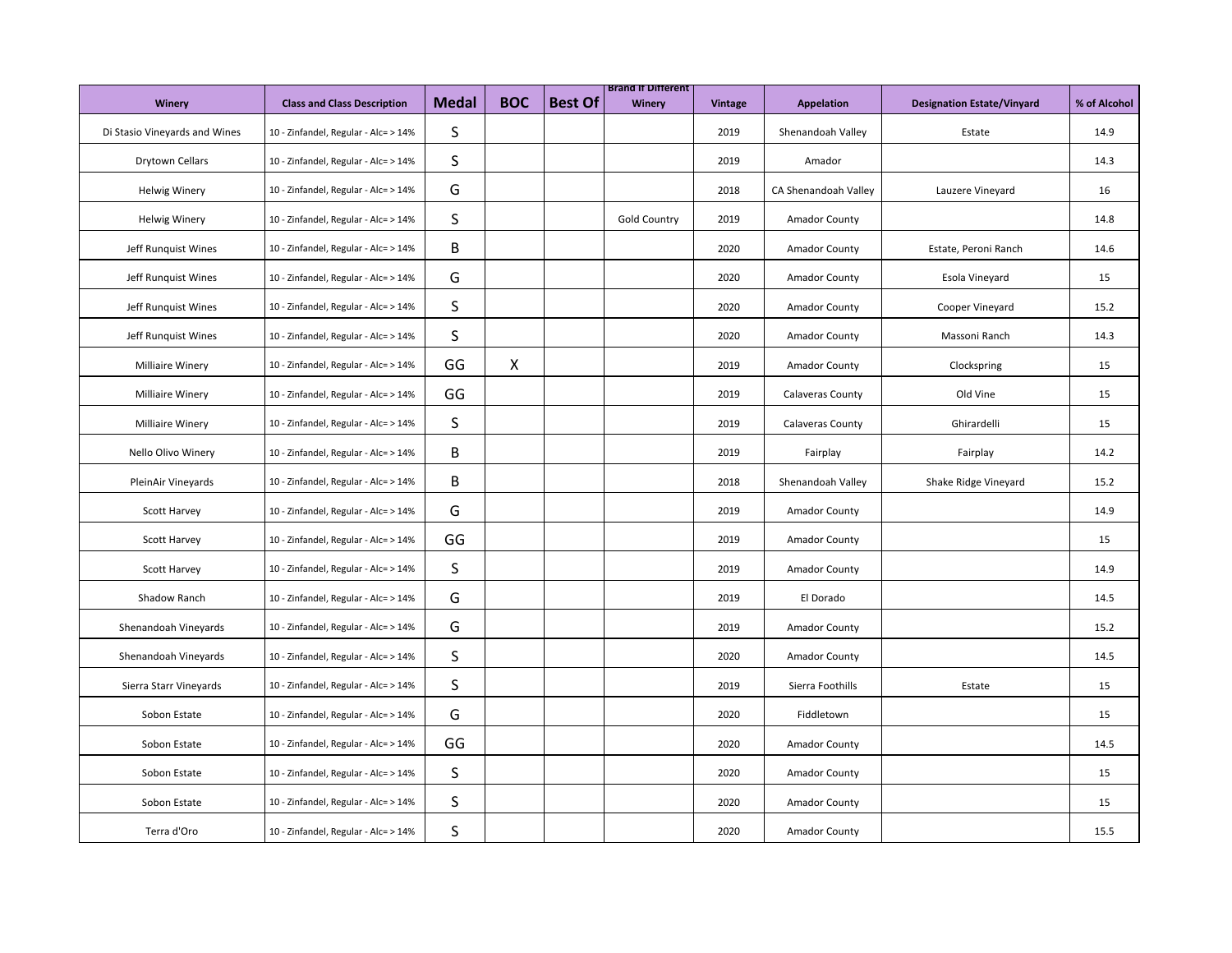| Winery                          | <b>Class and Class Description</b>         | <b>Medal</b> | <b>BOC</b>   | <b>Best Of</b> | <b>Brand It Different</b><br>Winery | Vintage | Appelation                         | <b>Designation Estate/Vinyard</b> | % of Alcohol |
|---------------------------------|--------------------------------------------|--------------|--------------|----------------|-------------------------------------|---------|------------------------------------|-----------------------------------|--------------|
| Terra d'Oro                     | 10 - Zinfandel, Regular - Alc= > 14%       | S            |              |                |                                     | 2019    | Amador County                      |                                   | 14.5         |
| Ursa Vineyards                  | 10 - Zinfandel, Regular - Alc= > 14%       | GG           |              |                |                                     | 2018    | Sierra Foothills                   |                                   | 14.50%       |
| Vino Noceto                     | 10 - Zinfandel, Regular - Alc= > 14%       | S            |              |                |                                     | 2017    | Shenandoah Valley                  | Original Grandpere Vineyard       | 14.1         |
| Wesolek Vineyard                | 10 - Zinfandel, Regular - Alc= > 14%       | $\sf S$      |              |                |                                     | 2018    | Amador                             |                                   | 14.1         |
| Windwalker Vineyard             | 10 - Zinfandel, Regular - Alc= > 14%       | B            |              |                |                                     | 2019    | Sierra Foothills                   |                                   | 15.5         |
| Windwalker Vineyard             | 10 - Zinfandel, Regular - Alc= > 14%       | $\sf S$      |              |                |                                     | 2019    | Sierra Foothills                   |                                   | 15.5         |
| <b>Amador Cellars</b>           | 11 - Primativo                             | S            |              |                |                                     | 2019    | <b>Amador County</b>               |                                   | 14.8         |
| <b>Bella Grace Vineyards</b>    | 11 - Primativo                             | B            |              |                |                                     | 2017    | <b>Amador County</b>               | Estate                            | 14.1         |
| C. G. Di Arie Vineyard & Winery | 11 - Primativo                             | S            |              |                | Di Arie                             | 2019    | Shenandoah Valley CA               | Di Arie Vineyard                  | 14.4         |
| Cooper Vineyards                | 11 - Primativo                             | B            |              |                |                                     | 2018    | Amador County                      | <b>Estate Grown and Bottled</b>   | 15           |
| Crystal Basin Cellars, Inc.     | 11 - Primativo                             | В            |              |                |                                     | 2018    | El Dorado                          |                                   | 13.2         |
| Deaver Winery                   | 11 - Primativo                             | S            |              |                |                                     | 2017    | Shenandoah Valley                  | Estate                            | 15.8         |
| Drytown Cellars                 | 11 - Primativo                             | B            |              |                |                                     | 2020    | Amador                             |                                   | 14.5         |
| <b>Estey Family Vineyard</b>    | 11 - Primativo                             | S            |              |                |                                     | 2018    | <b>Amador County</b>               |                                   | 13%          |
| <b>Helwig Winery</b>            | 11 - Primativo                             | G            | $\mathsf{X}$ |                |                                     | 2018    | CA Shenandoah Valley               | Frenchmen's Creek                 | 14.8         |
| <b>Helwig Winery</b>            | 11 - Primativo                             | S            |              |                |                                     | 2018    | CA Shenandoah Valley               |                                   | 14.8         |
| Il Gioiello / Morse             | 11 - Primativo                             | S            |              |                |                                     | 2016    | Amador County, Sierra<br>Foothills |                                   | 14           |
| Matthew Gibson Winery           | 11 - Primativo                             | S            |              |                |                                     | 2016    | Sierra Foothills                   | Estate                            | 14.3         |
| Nello Olivo Winery              | 11 - Primativo                             | S            |              |                |                                     | 2019    | ElDorado                           | Estate                            | 13.2         |
| Rancho Victoria Vineyard        | 11 - Primativo                             | B            |              |                |                                     | 2018    | <b>Amador County</b>               | Rancho Victoria Vineyard          | 14.80%       |
| Sobon Estate                    | 11 - Primativo                             | S            |              |                |                                     | 2020    | <b>Amador County</b>               |                                   | 15           |
| <b>Uphill Vineyards</b>         | 11 - Primativo                             | G            |              |                |                                     | 2017    | <b>Amador County</b>               | <b>Estate Grown</b>               | 14           |
| Cooper Vineyards                | 12 - Sangiovese / Sangioveto /<br>Brunello | G            |              |                |                                     | 2019    | <b>Amador County</b>               | <b>Estate Grown and Bottled</b>   | 15.2         |
| Cooper Vineyards                | 12 - Sangiovese / Sangioveto /<br>Brunello | S            |              |                |                                     | 2019    | <b>Amador County</b>               | <b>Estate Grown and Bottled</b>   | 15.1         |
| Crystal Basin Cellars, Inc.     | 12 - Sangiovese / Sangioveto /<br>Brunello | S            |              |                |                                     | 2018    | El Dorado                          |                                   | 13.7         |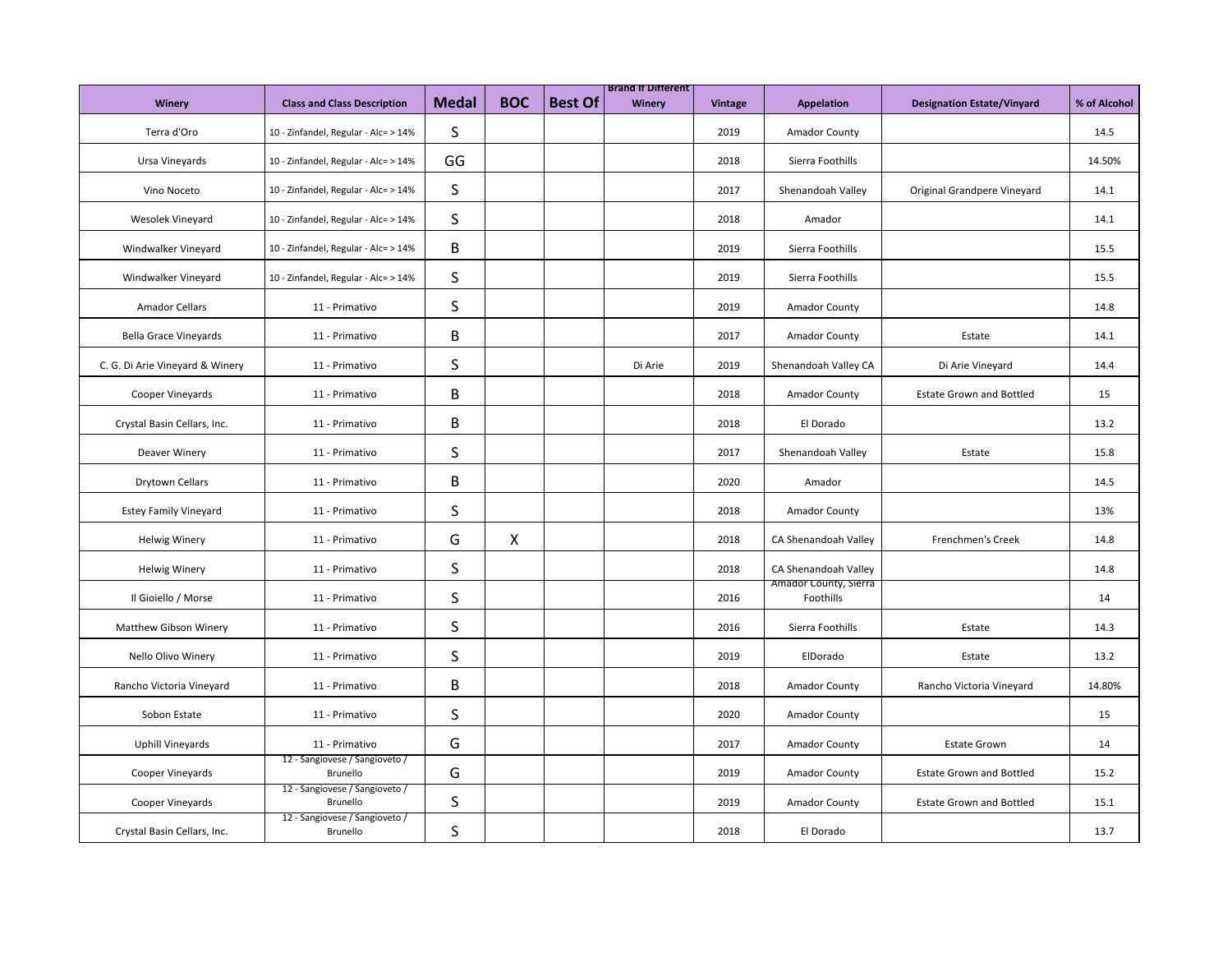|                             |                                            |              |              |                | <b>Brand It Different</b> |                |                      |                                   |              |
|-----------------------------|--------------------------------------------|--------------|--------------|----------------|---------------------------|----------------|----------------------|-----------------------------------|--------------|
| Winery                      | <b>Class and Class Description</b>         | <b>Medal</b> | <b>BOC</b>   | <b>Best Of</b> | Winery                    | <b>Vintage</b> | <b>Appelation</b>    | <b>Designation Estate/Vinyard</b> | % of Alcohol |
| <b>Drytown Cellars</b>      | 12 - Sangiovese / Sangioveto /<br>Brunello | GG           | $\mathsf{X}$ |                |                           | 2020           | Sierra Foothills     |                                   | 14.5         |
| FIndleton Estate & Winery   | 12 - Sangiovese / Sangioveto /<br>Brunello | B            |              |                |                           | 2019           | Amador County        | Cooper Vineyards                  | 15.90%       |
| Holgate Hill                | 12 - Sangiovese / Sangioveto /<br>Brunello | S            |              |                |                           | 2020           | <b>Amador County</b> | Avio Vineyard                     | 14.2         |
| Il Gioiello / Morse         | 12 - Sangiovese / Sangioveto /<br>Brunello | B            |              |                |                           | 2015           | Sierra Foothills     | Matagrano Vineyard                | 14.5         |
| Jeff Runquist Wines         | 12 - Sangiovese / Sangioveto /<br>Brunello | G            |              |                |                           | 2020           | Amador County        | "The Hill"                        | 15.3         |
| Jeff Runquist Wines         | 12 - Sangiovese / Sangioveto /<br>Brunello | GG           |              |                |                           | 2020           | Amador County        | Pioneer Hill Vineyard             | 14.9         |
| Nello Olivo Winery          | 12 - Sangiovese / Sangioveto /<br>Brunello | G            |              |                |                           | 2018           | ElDorado             | Estate                            | 13.7         |
| Rubidoux Ridge Vineyard     | 12 - Sangiovese / Sangioveto /<br>Brunello | G            |              |                |                           | 2020           | Fiddletown           |                                   | 14.2         |
| Vino Noceto                 | 12 - Sangiovese / Sangioveto /<br>Brunello | B            |              |                |                           | 2018           | Shenandoah Valley    |                                   | 14.2         |
| Vino Noceto                 | 12 - Sangiovese / Sangioveto /<br>Brunello | G            |              |                |                           | 2019           | Shenandoah Valley    |                                   | 13.5         |
| Vino Noceto                 | 12 - Sangiovese / Sangioveto /<br>Brunello | G            |              |                |                           | 2015           | Shenandoah Valley    |                                   | 13.1         |
| Vino Noceto                 | 12 - Sangiovese / Sangioveto /<br>Brunello | S            |              |                |                           | 2019           | Shenandoah Valley    |                                   | 14.1         |
| Wesolek Vineyard            | 12 - Sangiovese / Sangioveto /<br>Brunello | В            |              |                |                           | 2019           | Amador               |                                   | 13           |
| <b>ALORIA VINEYARDS</b>     | 13 - Barbera                               | S            |              |                | Above The Rush            | 2019           | Calaveras County     | Estate Grown. Produced, Bottled   | 16.3         |
| <b>Amador Cellars</b>       | 13 - Barbera                               | G            |              |                |                           | 2019           | <b>Amador County</b> |                                   | 14.8         |
| Bella Grace Vineyards       | 13 - Barbera                               | S            |              |                |                           | 2019           | <b>Amador County</b> |                                   | 14.4         |
| Convergence Vineyards       | 13 - Barbera                               | B            |              |                |                           | 2019           | Sierra Foothills     | <b>Estate Bottled</b>             | 14.6         |
| Cooper Vineyards            | 13 - Barbera                               | В            |              |                |                           | 2019           | Amador County        | <b>Estate Grown and Bottled</b>   | 15.2         |
| Crystal Basin Cellars, Inc. | 13 - Barbera                               | B            |              |                |                           | 2018           | El Dorado            |                                   | 13           |
| Dianda Vineyards            | 13 - Barbera                               | B            |              |                |                           | 2020           | Fiddletown           | Vineyard                          | 14.2         |
| Drytown Cellars             | 13 - Barbera                               | GG           |              |                |                           | 2019           | Amador               |                                   | 14.9         |
| <b>GOLD HILL VINEYARD</b>   | 13 - Barbera                               | G            |              |                |                           | 2017           | EL DORADO            |                                   | 13.5         |
| <b>Helwig Winery</b>        | 13 - Barbera                               | В            |              |                |                           | 2018           | CA Shenandoah Valley | Frenchmen's Creek                 | 14           |
| <b>Helwig Winery</b>        | 13 - Barbera                               | В            |              |                |                           | 2019           | Amador County        |                                   | 14.8         |
| <b>Helwig Winery</b>        | 13 - Barbera                               | S            |              |                |                           | 2019           | CA Shenandoah Valley | Cooper Ranch                      | 14.5         |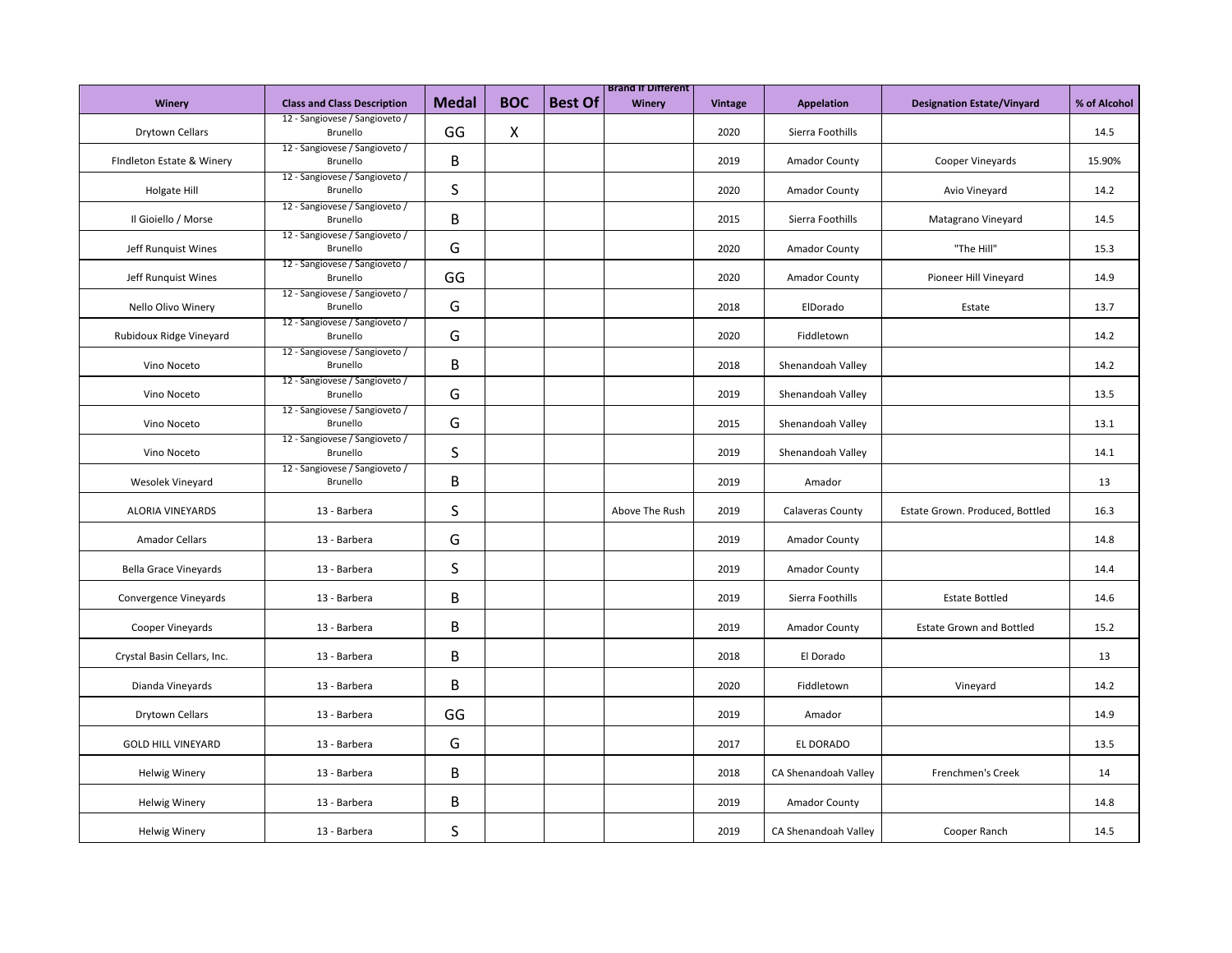|                          |                                                                |              |              |                    | <b>Brand It Different</b> |                |                      |                                   |              |
|--------------------------|----------------------------------------------------------------|--------------|--------------|--------------------|---------------------------|----------------|----------------------|-----------------------------------|--------------|
| <b>Winery</b>            | <b>Class and Class Description</b>                             | <b>Medal</b> | <b>BOC</b>   | <b>Best Of</b>     | Winery                    | <b>Vintage</b> | <b>Appelation</b>    | <b>Designation Estate/Vinyard</b> | % of Alcohol |
| Holgate Hill             | 13 - Barbera                                                   | B            |              |                    |                           | 2020           | Amador County        | Ambra Vineyard                    | 13           |
| Jeff Runquist Wines      | 13 - Barbera                                                   | G            |              |                    |                           | 2020           | <b>Amador County</b> |                                   | 15.2         |
| Jeff Runquist Wines      | 13 - Barbera                                                   | GG           | X            | Barbera,<br>Amador |                           | 2020           | <b>Amador County</b> |                                   | 15           |
| Karmere                  | 13 - Barbera                                                   | G            |              |                    |                           | 2020           | Shenandoah Valley CA | Estate                            | 15.1         |
| Lewis Grace Winery       | 13 - Barbera                                                   | GG           |              |                    |                           | 2020           | Amador County        |                                   | 13.9         |
| Rancho Victoria Vineyard | 13 - Barbera                                                   | S            |              |                    |                           | 2018           | <b>Amador County</b> | Rancho Victoria Vineyard          | 14.90%       |
| Rubidoux Ridge Vineyard  | 13 - Barbera                                                   | S            |              |                    |                           | 2020           | Sierra Foothils      |                                   | 14           |
| <b>Scott Harvey</b>      | 13 - Barbera                                                   | G            |              |                    |                           | 2019           | <b>Amador County</b> |                                   | 14.9         |
| <b>Scott Harvey</b>      | 13 - Barbera                                                   | S            |              |                    |                           | 2019           | <b>Amador County</b> |                                   | 15.7         |
| Sobon Estate             | 13 - Barbera                                                   | G            |              |                    |                           | 2019           | Amador County        |                                   | 14.8         |
| Terra d'Oro              | 13 - Barbera                                                   | B            |              |                    |                           | 2019           | Amador County        |                                   | 14.5         |
| Ursa Vineyards           | 13 - Barbera                                                   | S            |              |                    |                           | 2018           | Sierra Foothills     | Lone Meadow Vineyard              | 14.50%       |
| Vino Noceto              | 13 - Barbera                                                   | $\sf S$      |              |                    |                           | 2018           | Shenandoah Valley    | Linsteadt Vineyard                | 14.3         |
| Windwalker Vineyard      | 13 - Barbera                                                   | GG           |              |                    |                           | 2019           | Sierra Foothills     |                                   | 15.4         |
| <b>Amador Cellars</b>    | Freisa, Nebbiolo, Refosco, Teroldego<br>etc.                   | G            |              |                    |                           | 2017           | <b>Amador County</b> |                                   | 15           |
| <b>Amador Cellars</b>    | Freisa, Nebbiolo, Refosco, Teroldego<br>etc.                   | GG           | X            |                    |                           | 2019           | Amador County        |                                   | 15           |
| <b>Amador Cellars</b>    | Freisa, Nebbiolo, Refosco, Teroldego<br>etc.                   | S            |              |                    |                           | 2018           | Amador County        |                                   | 15           |
| Jeff Runquist Wines      | Freisa, Nebbiolo, Refosco, Teroldego<br>etc.                   | B            |              |                    |                           | 2020           | Sierra Foothills     |                                   | 15.5         |
| Jeff Runquist Wines      | Freisa, Nebbiolo, Refosco, Teroldego<br>etc.                   | S            |              |                    |                           | 2020           | Amador County        | Rockwall                          | 14.7         |
| Matthew Gibson Winery    | Freisa, Nebbiolo, Refosco, Teroldego<br>etc.                   | S            |              |                    |                           | 2018           | Sierra Foothills     | Estate                            | 14.8         |
| Nello Olivo Winery       | Freisa, Nebbiolo, Refosco, Teroldego<br>etc.                   | В            |              |                    |                           | 2018           | ElDorado             | Estate                            | 14.2         |
| Vino Noceto              | Freisa, Nebbiolo, Refosco, Teroldego<br>etc.                   | S            |              |                    |                           | 2017           | Shenandoah Valley    |                                   | 13.1         |
| Vino Noceto              | Freisa, Nebbiolo, Refosco, Teroldego<br>etc.                   | S            |              |                    |                           | 2020           | Shenandoah Valley    |                                   | 13.3         |
| <b>Amador Cellars</b>    | 15 - Red Italian Blends - 2 or more of<br>any Italian Varietal | GG           | $\mathsf{X}$ |                    |                           | 2019           | <b>Amador County</b> |                                   | 14.5         |
| Convergence Vineyards    | 15 - Red Italian Blends - 2 or more of<br>any Italian Varietal | S            |              |                    |                           | 2019           | <b>Amador County</b> |                                   | 14.6         |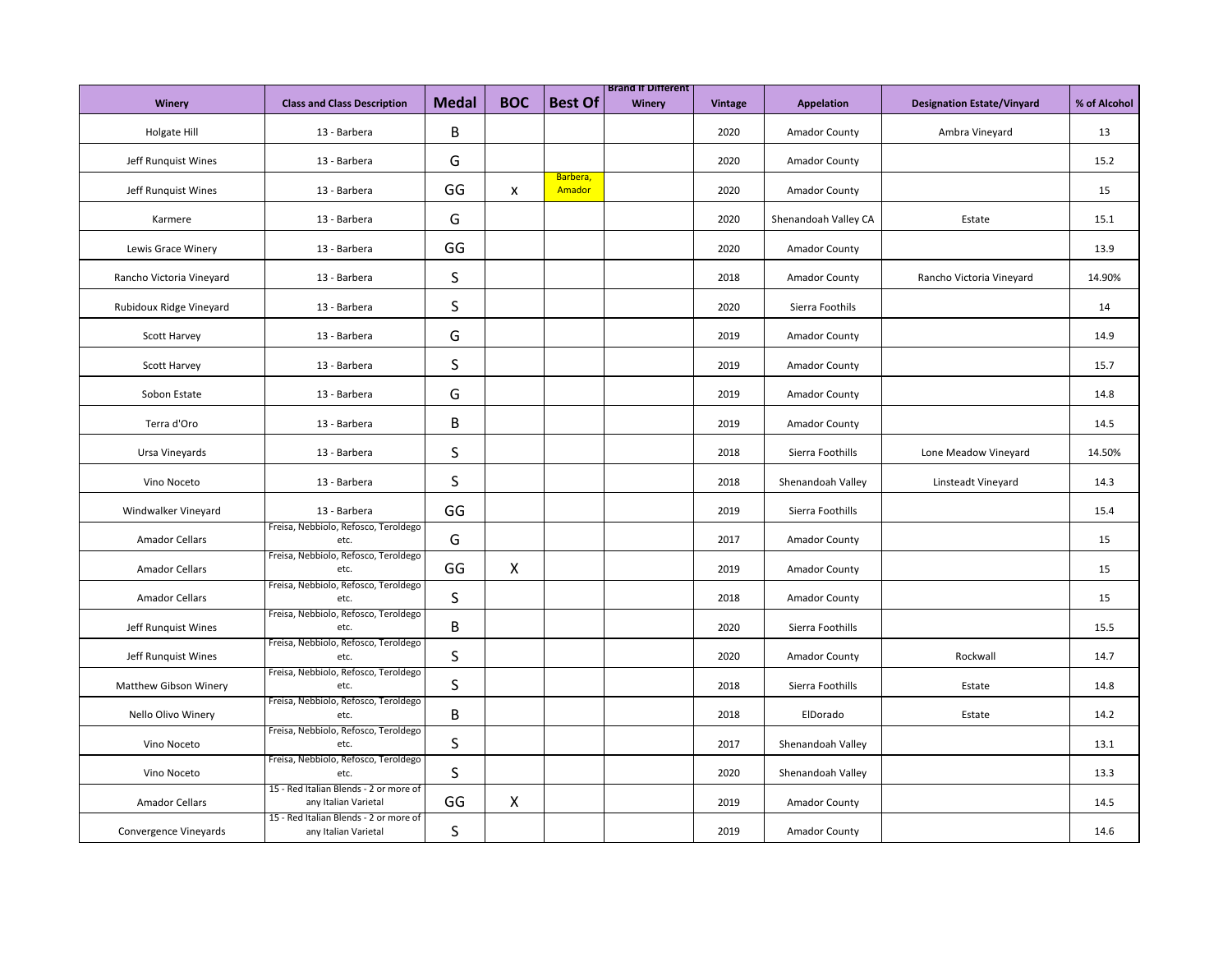|                                 |                                                                |              |                           |                | <b>Brand It Different</b> |                |                                    |                                   |              |
|---------------------------------|----------------------------------------------------------------|--------------|---------------------------|----------------|---------------------------|----------------|------------------------------------|-----------------------------------|--------------|
| <b>Winery</b>                   | <b>Class and Class Description</b>                             | <b>Medal</b> | <b>BOC</b>                | <b>Best Of</b> | Winery                    | <b>Vintage</b> | Appelation                         | <b>Designation Estate/Vinyard</b> | % of Alcohol |
| Il Gioiello / Morse             | 15 - Red Italian Blends - 2 or more of<br>any Italian Varietal | S            |                           |                |                           | 2016           | Sierra Foothills                   |                                   | 14.5         |
| Karmere                         | 15 - Red Italian Blends - 2 or more of<br>any Italian Varietal | G            |                           |                |                           | 2020           | Shenandoah Valley CA               | Estate                            | 15           |
| Nello Olivo Winery              | 15 - Red Italian Blends - 2 or more of<br>any Italian Varietal | S            |                           |                |                           | 2019           | ElDorado                           | Estate                            | 14           |
| <b>Amador Cellars</b>           | 16 - Grenache                                                  | GG           | Χ                         |                |                           | 2019           | Amador County                      |                                   | 15           |
| <b>Bella Grace Vineyards</b>    | 16 - Grenache                                                  | S            |                           |                |                           | 2017           | Amador County                      |                                   | 13.9         |
| Crystal Basin Cellars, Inc.     | 16 - Grenache                                                  | B            |                           |                |                           | 2018           | El Dorado                          |                                   | 13.5         |
| <b>Helwig Winery</b>            | 16 - Grenache                                                  | G            |                           |                |                           | 2018           | CA Shenandoah Valley               | Frenchmen's Creek                 | 13.9         |
| Lewis Grace Winery              | 16 - Grenache                                                  | S            |                           |                |                           | 2020           | El Dorado                          | Estate                            | 14.1         |
| <b>Amador Cellars</b>           | 17 - Mourvedre                                                 | B            |                           |                |                           | 2018           | <b>Amador County</b>               |                                   | 15           |
| <b>Bella Grace Vineyards</b>    | 17 - Mourvedre                                                 | S            |                           |                |                           | 2018           | <b>Amador County</b>               |                                   | 14.4         |
| Cooper Vineyards                | 17 - Mourvedre                                                 | В            |                           |                |                           | 2019           | Amador County                      | <b>Estate Grown and Bottled</b>   | 14.3         |
| Crystal Basin Cellars, Inc.     | 17 - Mourvedre                                                 | В            |                           |                |                           | 2018           | El Dorado                          |                                   | 13.2         |
| <b>Helwig Winery</b>            | 17 - Mourvedre                                                 | B            |                           |                |                           | 2019           | CA Shenandoah Valley               |                                   | 13.6         |
| Il Gioiello / Morse             | 17 - Mourvedre                                                 | S            |                           |                |                           | 2015           | Amador County, Sierra<br>Foothills |                                   | 15.5         |
| Mais Fica                       | 17 - Mourvedre                                                 | G            | $\boldsymbol{\mathsf{X}}$ |                |                           | 2019           | El Dorado                          | <b>Estate Bottled</b>             | 14.6         |
| <b>Amador Cellars</b>           | 18 - Syrah / Shiraz                                            | S            |                           |                |                           | 2019           | <b>Amador County</b>               |                                   | 14.5         |
| <b>Bella Grace Vineyards</b>    | 18 - Syrah / Shiraz                                            | S            |                           |                |                           | 2017           | <b>Amador County</b>               |                                   | 14.5         |
| <b>Black Sheep Winery</b>       | 18 - Syrah / Shiraz                                            | G            |                           |                |                           | 2019           | Calaveras County                   |                                   | 14.5         |
| C. G. Di Arie Vineyard & Winery | 18 - Syrah / Shiraz                                            | S            |                           |                | Di Arie                   | 2018           | Sierra Foothills CA                | Di Arie Vineyard                  | 14.5         |
| Convergence Vineyards           | 18 - Syrah / Shiraz                                            | S            |                           |                |                           | 2019           | Sierra Foothills                   | <b>Estate Bottled</b>             | 14           |
| Cooper Vineyards                | 18 - Syrah / Shiraz                                            | S            |                           |                |                           | 2019           | <b>Amador County</b>               | <b>Estate Grown and Bottled</b>   | 13.9         |
| Crystal Basin Cellars, Inc.     | 18 - Syrah / Shiraz                                            | B            |                           |                |                           | 2018           | El Dorado                          |                                   | 13           |
| Lewis Grace Winery              | 18 - Syrah / Shiraz                                            | GG           | $\boldsymbol{\mathsf{X}}$ |                |                           | 2019           | Sierra Foothills                   | Renner Vineyard                   | 15.2         |
| <b>Milliaire Winery</b>         | 18 - Syrah / Shiraz                                            | S            |                           |                |                           | 2018           | <b>Calaveras County</b>            |                                   | 14.5         |
| <b>Scott Harvey</b>             | 18 - Syrah / Shiraz                                            | G            |                           |                |                           | 2019           | <b>Amador County</b>               |                                   | 14.9         |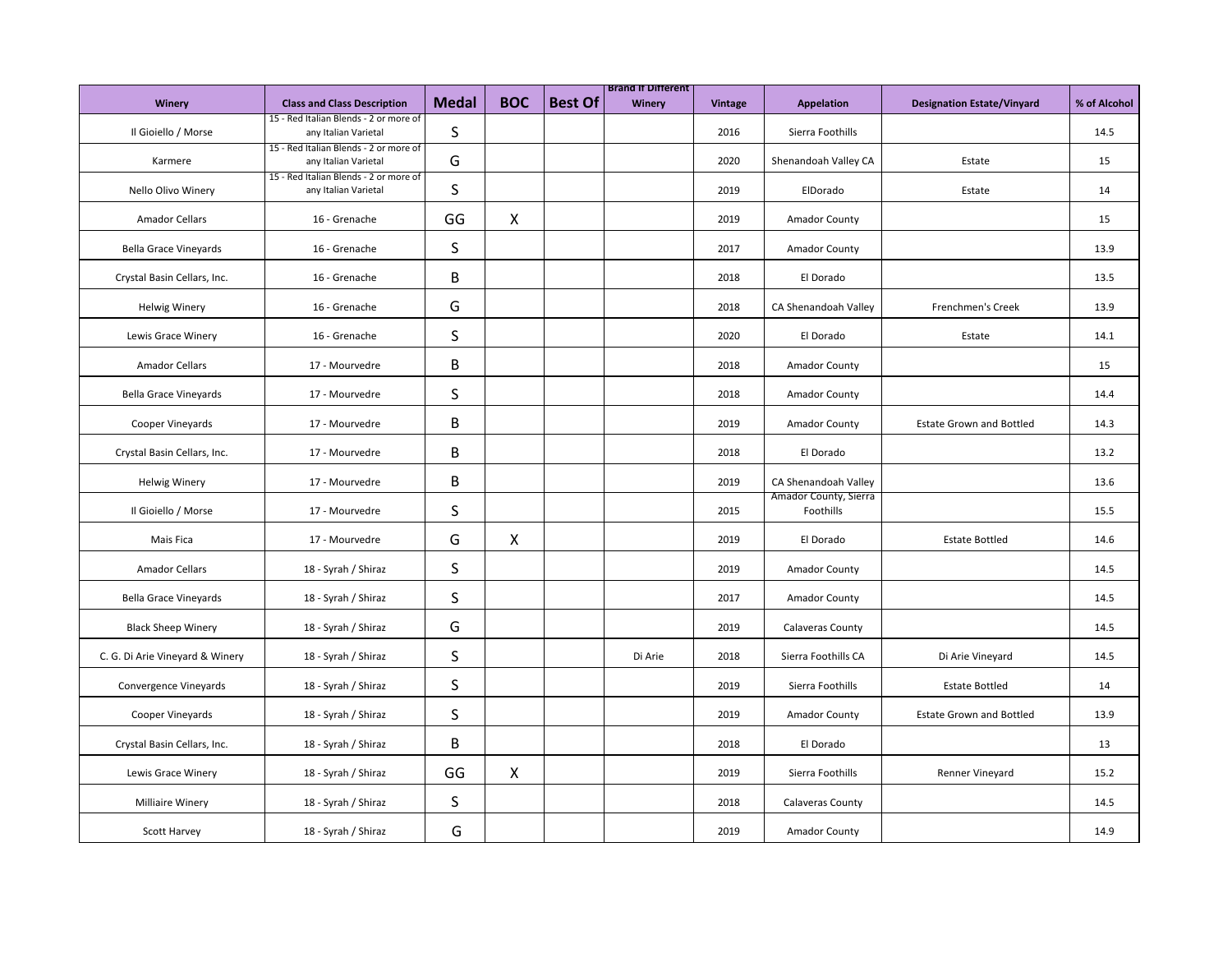|                                    |                                                                   |       |              |                               | <b>Brand It Different</b> |                |                                            |                                   |              |
|------------------------------------|-------------------------------------------------------------------|-------|--------------|-------------------------------|---------------------------|----------------|--------------------------------------------|-----------------------------------|--------------|
| Winery                             | <b>Class and Class Description</b>                                | Medal | <b>BOC</b>   | <b>Best Of</b>                | Winery                    | <b>Vintage</b> | <b>Appelation</b>                          | <b>Designation Estate/Vinyard</b> | % of Alcohol |
| Wesolek Vineyard                   | 18 - Syrah / Shiraz                                               | GG    |              |                               |                           | 2019           | Amador                                     |                                   | 13.5         |
| <b>Amador Cellars</b>              | 19 - Petite Sirah / Durif                                         | GG    | $\mathsf{X}$ | Red Wine,<br><b>Best Show</b> |                           | 2019           | Amador County                              |                                   | 14.8         |
| Convergence Vineyards              | 19 - Petite Sirah / Durif                                         | B     |              |                               |                           | 2019           | Sierra Foothills                           | <b>Estate Bottled</b>             | 14.8         |
| Crystal Basin Cellars, Inc.        | 19 - Petite Sirah / Durif                                         | G     |              |                               |                           | 2018           | El Dorado                                  |                                   | 13.9         |
| Dianda Vineyards                   | 19 - Petite Sirah / Durif                                         | B     |              |                               |                           | 2020           | Fiddletown                                 | Estate                            | 14.2         |
| Drytown Cellars                    | 19 - Petite Sirah / Durif                                         | GG    |              |                               |                           | 2019           | Amador                                     |                                   | 14.7         |
| <b>GOLD HILL VINEYARD</b>          | 19 - Petite Sirah / Durif                                         | GG    |              |                               |                           | 2017           | EL DORADO                                  | <b>ESTATE BOTTLED</b>             | 13.5         |
| <b>Helwig Winery</b>               | 19 - Petite Sirah / Durif                                         | S     |              |                               |                           | 2017           | CA Shenandoah Valley                       | Frenchmen's Creek                 | 14.2         |
| Il Gioiello / Morse                | 19 - Petite Sirah / Durif                                         | G     |              |                               |                           | 2016           | Amador County, Sierra<br>Foothills         |                                   | 14.9         |
| Karmere                            | 19 - Petite Sirah / Durif                                         | G     |              |                               |                           | 2020           | Shenandoah Valley CA                       | Estate                            | 15.9         |
| <b>Milliaire Winery</b>            | 19 - Petite Sirah / Durif                                         | S     |              |                               |                           | 2019           | Calaveras County                           | Eagle's Nest                      | 14.5         |
| Nello Olivo Winery                 | 19 - Petite Sirah / Durif                                         | S     |              |                               |                           | 2019           | ElDorado                                   | Estate                            | 14.1         |
| PleinAir Vineyards                 | 19 - Petite Sirah / Durif                                         | GG    |              |                               |                           | 2018           | Shenandoah Valley                          |                                   | 15%          |
| Terra d'Oro                        | 19 - Petite Sirah / Durif                                         | GG    |              |                               |                           | 2019           | Amador County                              |                                   | 14.6         |
| Ursa Vineyards                     | 19 - Petite Sirah / Durif                                         | G     |              |                               |                           | 2018           | Sierra Foothills                           |                                   | 14.20%       |
| Cinko Vineyards dba DRIVEN Cellars | 20 - Other Red Rhones - Alicante<br>Bouschet, Carignane, Counoise | B     |              |                               |                           | 2018           | Shenandoah Valley,<br><b>Amador County</b> | Deaver                            | 14.5         |
| Deaver Winery                      | 20 - Other Red Rhones - Alicante<br>Bouschet, Carignane, Counoise | G     | $\mathsf{X}$ | Amador<br>Rhone               |                           | 2017           | Shenandoah Valley                          | Estate                            | 14.5         |
| FIndleton Estate & Winery          | 20 - Other Red Rhones - Alicante<br>Bouschet, Carignane, Counoise | В     |              |                               |                           | 2017           | Amador County                              | Cooper Vineyards                  | 13.50%       |
| Jeff Runquist Wines                | 20 - Other Red Rhones - Alicante<br>Bouschet, Carignane, Counoise | S     |              |                               |                           | 2020           | Amador County                              | Aparicio Vineyard                 | 15.4         |
| <b>Milliaire Winery</b>            | 20 - Other Red Rhones - Alicante<br>Bouschet, Carignane, Counoise | S     |              |                               |                           | 2019           | Calaveras County                           | Alley Cat                         | 13.5         |
| Windwalker Vineyard                | 20 - Other Red Rhones - Alicante<br>Bouschet, Carignane, Counoise | S     |              |                               |                           | 2020           | Sierra Foothills                           |                                   | 15           |
| <b>Amador Cellars</b>              | 21 - Red Rhone Blends - 2 or more of<br>any Rhone Varietal        | В     |              |                               |                           | 2017           | <b>Amador County</b>                       |                                   | 14.8         |
| Casino Mine Ranch                  | 21 - Red Rhone Blends - 2 or more of<br>any Rhone Varietal        | G     | $\mathsf{X}$ |                               |                           | 2019           | CA Shenandoah Valley                       | Estate                            | 14.2         |
| Crystal Basin Cellars, Inc.        | 21 - Red Rhone Blends - 2 or more of<br>any Rhone Varietal        | В     |              |                               |                           | 2018           | El Dorado                                  |                                   | 13.2         |
| <b>GOLD HILL VINEYARD</b>          | 21 - Red Rhone Blends - 2 or more of<br>any Rhone Varietal        | S     |              |                               |                           | <b>NV</b>      | EL DORADO                                  | <b>ESTATE BOTTLED</b>             | 13.5         |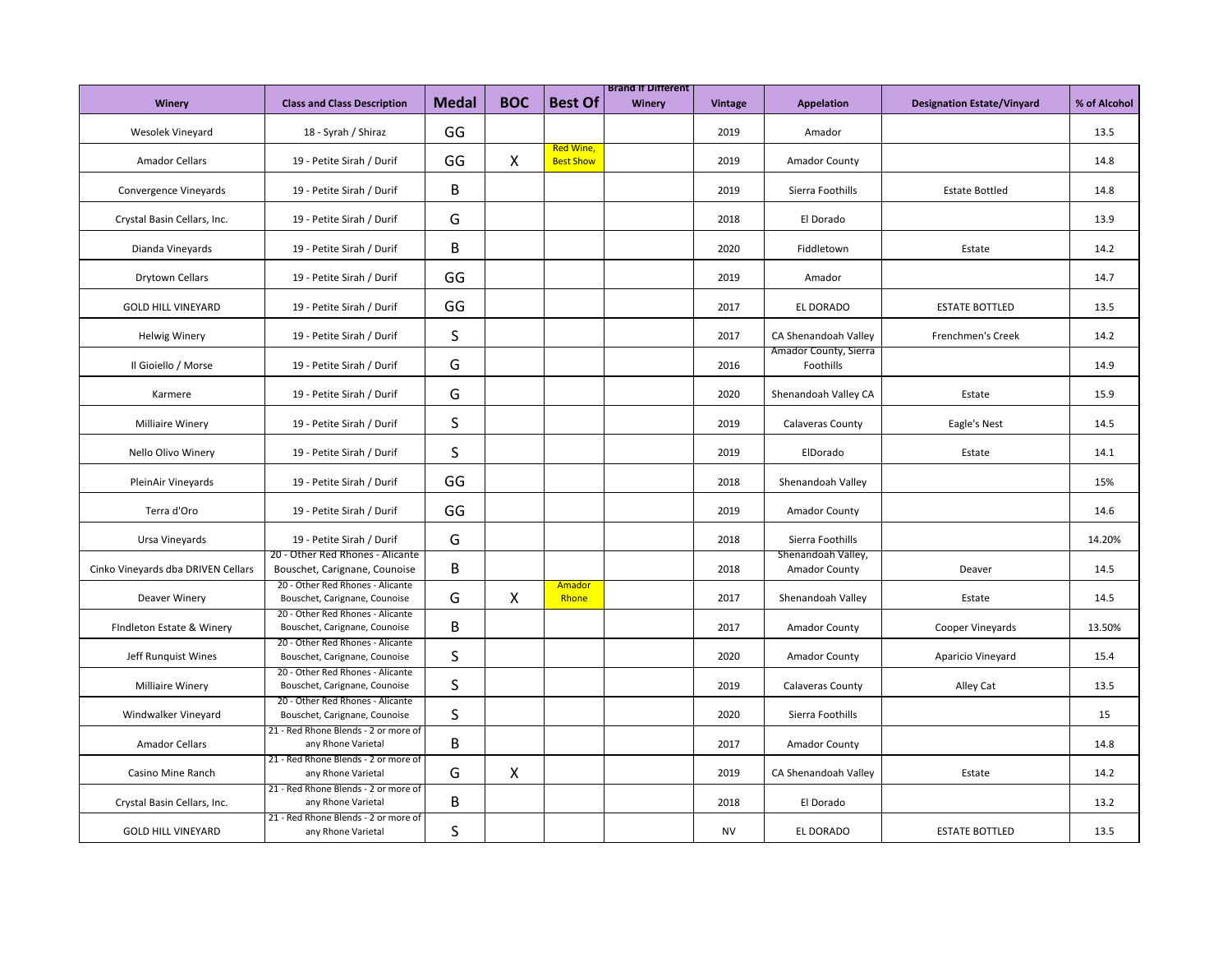|                                |                                                            |              |              |                | <b>Brand It Different</b> |                |                                    |                                   |              |
|--------------------------------|------------------------------------------------------------|--------------|--------------|----------------|---------------------------|----------------|------------------------------------|-----------------------------------|--------------|
| Winery                         | <b>Class and Class Description</b>                         | <b>Medal</b> | <b>BOC</b>   | <b>Best Of</b> | Winery                    | <b>Vintage</b> | Appelation                         | <b>Designation Estate/Vinyard</b> | % of Alcohol |
| Mais Fica                      | 21 - Red Rhone Blends - 2 or more of<br>any Rhone Varietal | B            |              |                |                           | 2019           | El Dorado                          | <b>Estate Bottled</b>             | 13.5         |
| Overlook Winery                | 21 - Red Rhone Blends - 2 or more of<br>any Rhone Varietal | В            |              |                |                           | 2019           | Sierra Foothills                   |                                   | 13.9         |
| PleinAir Vineyards             | 21 - Red Rhone Blends - 2 or more of<br>any Rhone Varietal | G            |              |                |                           | 2018           | Shenandoah Valley                  |                                   | 15%          |
| Ursa Vineyards                 | 21 - Red Rhone Blends - 2 or more of<br>any Rhone Varietal | S            |              |                |                           | 2017           | Sierra Foothills                   |                                   | 14.50%       |
| Wine Tree Farm & Corinne Wines | 21 - Red Rhone Blends - 2 or more of<br>any Rhone Varietal | В            |              |                |                           | 2019           | Amador County                      | Wine Tree Farm                    | 14.5         |
| <b>ALORIA VINEYARDS</b>        | 22 - Tempranillo                                           | S            |              |                | Above The Rush            | 2019           | Calaveras County                   | Estate Grown. Produced, Bottled   | 15.8         |
| <b>Amador Cellars</b>          | 22 - Tempranillo                                           | В            |              |                |                           | 2017           | <b>Amador County</b>               |                                   | 15           |
| <b>Belledor Vineyards</b>      | 22 - Tempranillo                                           | G            |              |                |                           | 2019           | Shenandoah Valley of<br>California |                                   | 14.9         |
| Casino Mine Ranch              | 22 - Tempranillo                                           | S            |              |                |                           | 2017           | CA Shenandoah Valley               | Estate                            | 14.5         |
| Convergence Vineyards          | 22 - Tempranillo                                           | S            |              |                |                           | 2019           | El Dorado County                   |                                   | 14.8         |
| Crystal Basin Cellars, Inc.    | 22 - Tempranillo                                           | В            |              |                |                           | 2018           | El Dorado                          |                                   | 13.5         |
| <b>Helwig Winery</b>           | 22 - Tempranillo                                           | S            |              |                |                           | 2018           | CA Shenandoah Valley               | Frenchmen's Creek                 | 13.5         |
| Lewis Grace Winery             | 22 - Tempranillo                                           | G            | X            |                |                           | 2019           | El Dorado                          | Estate                            | 14.7         |
| Nello Olivo Winery             | 22 - Tempranillo                                           | S            |              |                |                           | 2018           | Fairplay                           | Fairplay                          | 13.9         |
| Uphill Vineyards               | 22 - Tempranillo                                           | B            |              |                |                           | 2017           | Amador County                      | <b>Estate Grown</b>               | 13.9         |
| <b>Uphill Vineyards</b>        | 22 - Tempranillo                                           | B            |              |                |                           | 2017           | <b>Amador County</b>               | <b>Estate Grown</b>               | 13.8         |
| <b>Black Sheep Winery</b>      | 23 - Cabernet Franc                                        | S            |              |                |                           | 2019           | <b>Calaveras County</b>            |                                   | 14.5         |
| Crystal Basin Cellars, Inc.    | 23 - Cabernet Franc                                        | В            |              |                |                           | 2018           | El Dorado                          |                                   | 13           |
| Holgate Hill                   | 23 - Cabernet Franc                                        | S            |              |                |                           | 2020           | <b>Amador County</b>               | Clos Du Lac                       | 14           |
| Marcelais                      | 23 - Cabernet Franc                                        | GG           | $\mathsf{X}$ |                |                           | 2019           | Eldorado                           | estate                            | 13.5         |
| Shenandoah Vineyards           | 23 - Cabernet Franc                                        | G            |              |                |                           | 2019           | Amador County                      |                                   | 14.5         |
| Avio Vineyards                 | 24 - Cabernet Sauvignon                                    | S            |              |                |                           | 2018           | Amador                             | Estate                            | 14           |
| <b>Black Sheep Winery</b>      | 24 - Cabernet Sauvignon                                    | S            |              |                |                           | 2019           | <b>Calaveras County</b>            |                                   | 14.5         |
| C. G Di Arie Vineyard & Winery | 24 - Cabernet Sauvignon                                    | S            |              |                | Di Arie                   | 2016           | El Dorado CA                       | Di Arie Vineyard                  | 14.7         |
| Convergence Vineyards          | 24 - Cabernet Sauvignon                                    | G            |              |                |                           | 2019           | El Dorado County                   |                                   | 14.6         |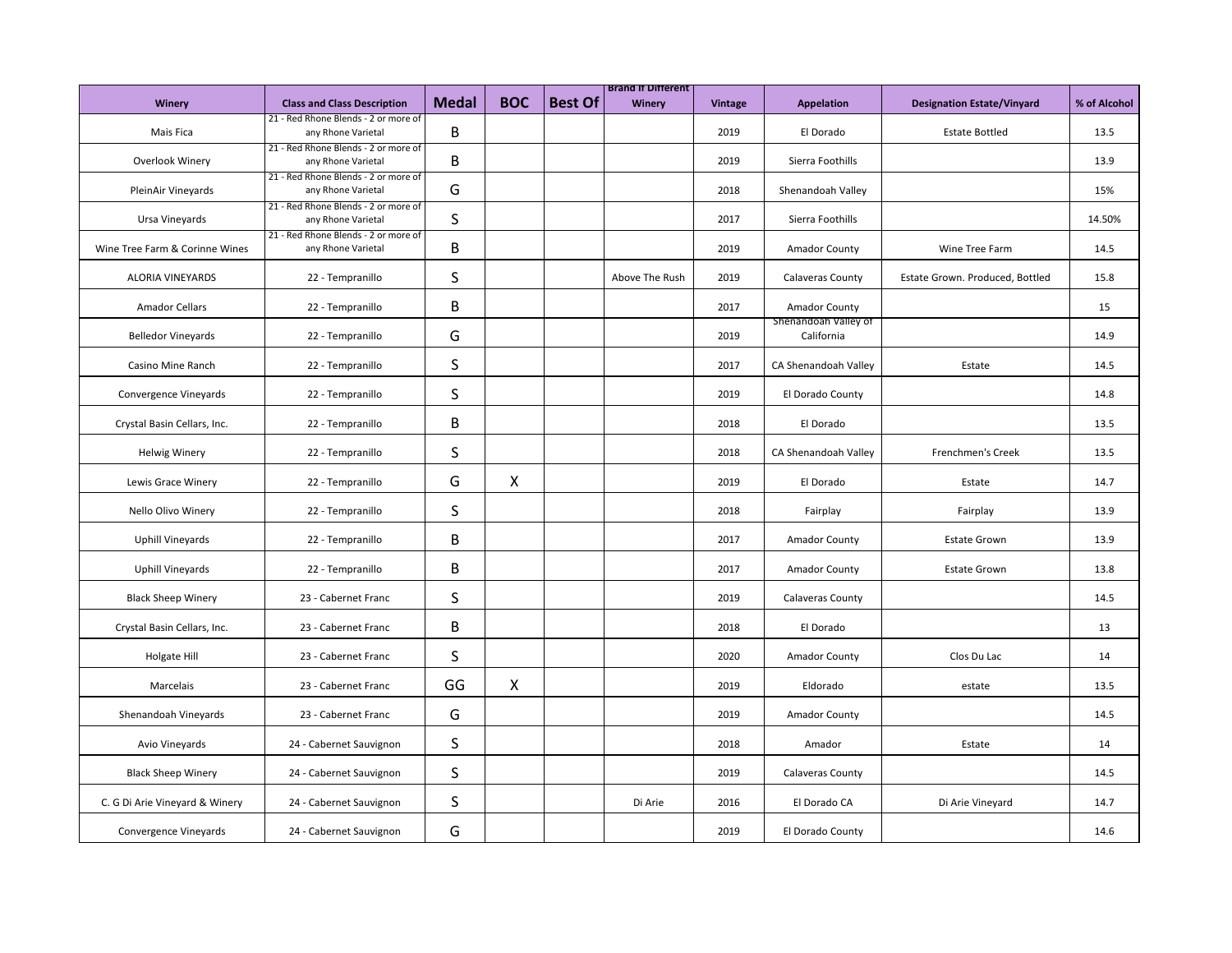|                             |                                                                  |              |                           |                | <b>Brand It Different</b> |                |                      |                                   |              |
|-----------------------------|------------------------------------------------------------------|--------------|---------------------------|----------------|---------------------------|----------------|----------------------|-----------------------------------|--------------|
| Winery                      | <b>Class and Class Description</b>                               | <b>Medal</b> | <b>BOC</b>                | <b>Best Of</b> | Winery                    | <b>Vintage</b> | Appelation           | <b>Designation Estate/Vinyard</b> | % of Alcohol |
| Drytown Cellars             | 24 - Cabernet Sauvignon                                          | S            |                           |                |                           | 2019           | Amador               |                                   | 14.7         |
| <b>GOLD HILL VINEYARD</b>   | 24 - Cabernet Sauvignon                                          | $\sf S$      |                           |                |                           | 2017           | EL DORADO            | <b>ESTATE BOTTLED</b>             | 13.5         |
| Lewis Grace Winery          | 24 - Cabernet Sauvignon                                          | G            | $\boldsymbol{\mathsf{X}}$ |                | <b>Trevor Grace</b>       | 2019           | El Dorado            | Estate                            | 14.8         |
| Lewis Grace Winery          | 24 - Cabernet Sauvignon                                          | S            |                           |                |                           | 2019           | El Dorado            | Estate                            | 14.5         |
| Marcelais                   | 24 - Cabernet Sauvignon                                          | S            |                           |                |                           | 2019           | Eldorado             | estate                            | 12.4         |
| Milliaire Winery            | 24 - Cabernet Sauvignon                                          | S            |                           |                |                           | 2019           | Calaveras County     |                                   | 14.5         |
| Milliaire Winery            | 24 - Cabernet Sauvignon                                          | S            |                           |                |                           | 2019           | Calaveras County     | Triumph                           | 14.5         |
| Nello Olivo Winery          | 24 - Cabernet Sauvignon                                          | S            |                           |                |                           | 2019           | EldoRado             | Estate                            | 13.9         |
| PleinAir Vineyards          | 24 - Cabernet Sauvignon                                          | G            |                           |                |                           | 2018           | El Dorado            | Cedarville Vineyard               | 14.8         |
| Rancho Victoria Vineyard    | 24 - Cabernet Sauvignon                                          | $\sf S$      |                           |                |                           | 2018           | <b>Amador County</b> | Rancho Victoria Vineyard          | 14.90%       |
| Shadow Ranch                | 24 - Cabernet Sauvignon                                          | S            |                           |                |                           | 2019           | El Dorado            |                                   | 14.5         |
| <b>Uphill Vineyards</b>     | 24 - Cabernet Sauvignon                                          | S            |                           |                |                           | 2017           | Amador County        | <b>Estate Grown</b>               | 13.5         |
| Windwalker Vineyard         | 24 - Cabernet Sauvignon                                          | G            |                           |                |                           | 2019           | Fair Play            |                                   | 15           |
| Windwalker Vineyard         | 24 - Cabernet Sauvignon                                          | G            |                           |                |                           | 2019           | Fair Play            |                                   | 15.5         |
| Crystal Basin Cellars, Inc. | 25 - Malbec                                                      | S            |                           |                |                           | 2018           | El Dorado            |                                   | 13.6         |
| Drytown Cellars             | 25 - Malbec                                                      | B            |                           |                |                           | 2019           | Sierra Foothills     |                                   | 14           |
| <b>GOLD HILL VINEYARD</b>   | 25 - Malbec                                                      | B            |                           |                |                           | 2017           | EL DORADO            | <b>ESTATE BOTTLED</b>             | 13.5         |
| <b>Milliaire Winery</b>     | 25 - Malbec                                                      | GG           | X                         |                |                           | 2019           | Calaveras County     |                                   | 14.5         |
| Nello Olivo Winery          | 25 - Malbec                                                      | G            |                           |                |                           | 2019           | ElDorado Hills       | Fairplay                          | 14.5         |
| Crystal Basin Cellars, Inc. | 26 - Merlot                                                      | S            |                           |                |                           | 2018           | El Dorado            |                                   | 14.1         |
| <b>GOLD HILL VINEYARD</b>   | 26 - Merlot                                                      | GG           | X                         |                |                           | 2017           | EL DORADO            | <b>ESTATE BOTTLED</b>             | 13.5         |
| Ironstone Vineyards         | 26 - Merlot                                                      | B            |                           |                |                           | 2019           | Sierra Foothills     |                                   | 15%          |
| Milliaire Winery            | 26 - Merlot                                                      | S            |                           |                |                           | 2019           | Calaveras County     | Dogtown                           | 14.5         |
| Nello Olivo Winery          | 26 - Merlot                                                      | GG           |                           |                |                           | 2019           | ElDorado             | Estate                            | 13.8         |
| <b>Andis Winery</b>         | 27 - Red Bordeaux Blends - 2 or more<br>of any Bordeaux Varietal | G            |                           |                |                           | 2020           | Sierra Foothills     |                                   | 15.50%       |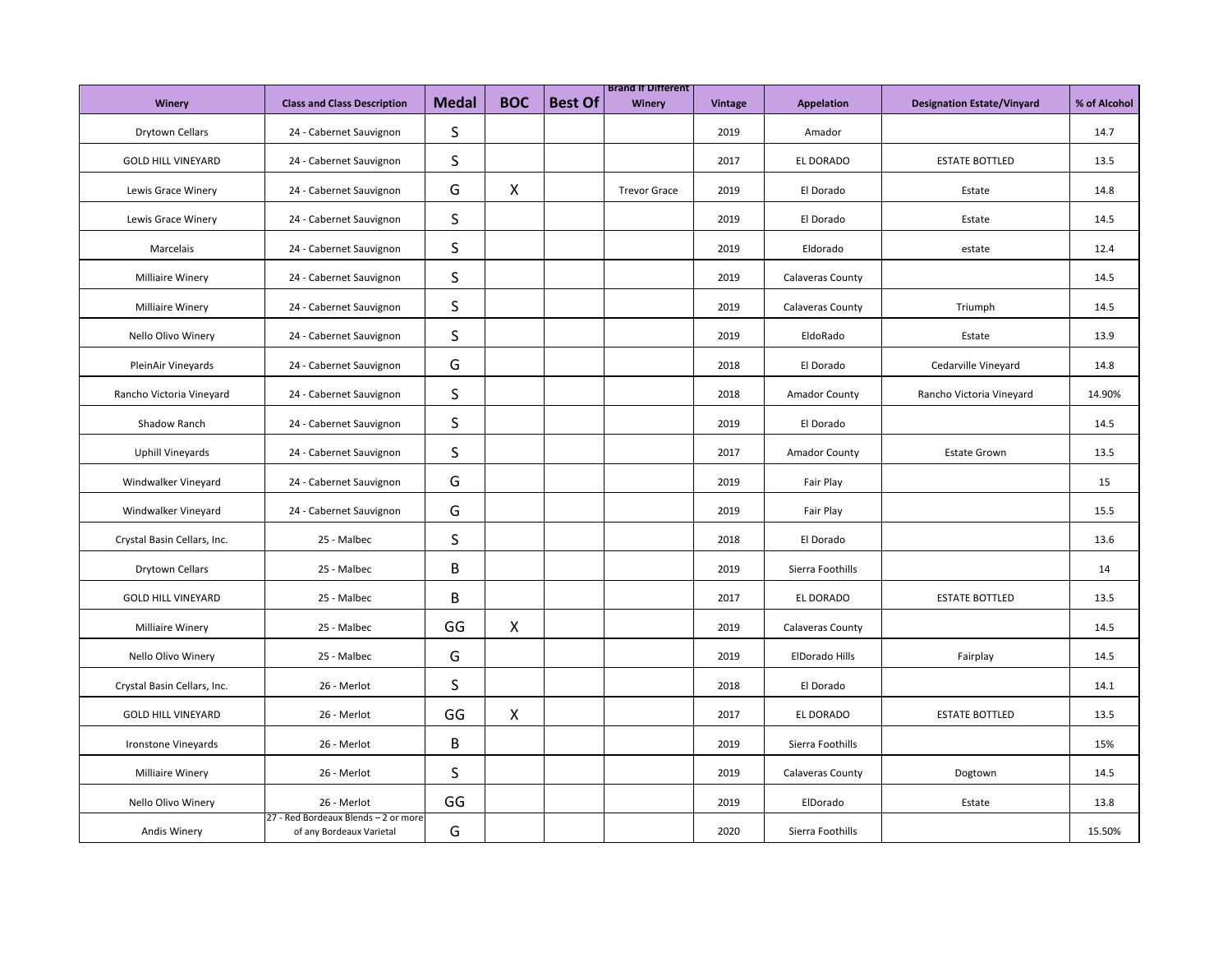|                             |                                                                  |              |              |                | <b>Brand It Different</b> |                |                      |                                   |              |
|-----------------------------|------------------------------------------------------------------|--------------|--------------|----------------|---------------------------|----------------|----------------------|-----------------------------------|--------------|
| <b>Winery</b>               | <b>Class and Class Description</b>                               | <b>Medal</b> | <b>BOC</b>   | <b>Best Of</b> | Winery                    | <b>Vintage</b> | <b>Appelation</b>    | <b>Designation Estate/Vinyard</b> | % of Alcohol |
|                             | 27 - Red Bordeaux Blends - 2 or more                             |              |              |                |                           |                |                      |                                   |              |
| Crystal Basin Cellars, Inc. | of any Bordeaux Varietal                                         | GG           |              |                |                           | 2018           | El Dorado            |                                   | 13.5         |
| <b>GOLD HILL VINEYARD</b>   | 27 - Red Bordeaux Blends - 2 or more<br>of any Bordeaux Varietal | GG           | $\mathsf{X}$ |                |                           | 2018           | EL DORADO            | <b>ESTATE BOTTLED</b>             | 13.5         |
|                             | 27 - Red Bordeaux Blends - 2 or more                             |              |              |                |                           |                |                      |                                   |              |
| Il Gioiello / Morse         | of any Bordeaux Varietal                                         | GG           |              |                |                           | 2016           | Sierra Foothills     |                                   | 14.8         |
|                             | 27 - Red Bordeaux Blends - 2 or more                             |              |              |                |                           |                |                      |                                   |              |
| Ironstone Vineyards         | of any Bordeaux Varietal                                         | S            |              |                |                           | 2018           | Sierra Foothills     |                                   | 14.50%       |
|                             | 27 - Red Bordeaux Blends - 2 or more                             |              |              |                |                           |                |                      |                                   |              |
| Marcelais                   | of any Bordeaux Varietal                                         | S            |              |                |                           | 2018           | Eldorado             | Estate                            | 13.8         |
| Matthew Gibson Winery       | 27 - Red Bordeaux Blends - 2 or more<br>of any Bordeaux Varietal | S            |              |                |                           | 2016           | Sierra Foothills     | Estate                            | 14.5         |
|                             | 27 - Red Bordeaux Blends - 2 or more                             |              |              |                |                           |                |                      |                                   |              |
| Nello Olivo Winery          | of any Bordeaux Varietal                                         | S            |              |                |                           | 2018           | ElDorado             | Estate                            | 14.1         |
|                             | 27 - Red Bordeaux Blends - 2 or more                             |              |              |                |                           |                |                      |                                   |              |
| Uphill Vineyards            | of any Bordeaux Varietal                                         | S            |              |                |                           | 2019           | <b>Amador County</b> | <b>Estate Grown</b>               | 13           |
|                             | 27 - Red Bordeaux Blends - 2 or more                             |              |              |                |                           |                |                      |                                   |              |
| Windwalker Vineyard         | of any Bordeaux Varietal                                         | G            |              |                |                           | 2019           | Fair Play            |                                   | 15.2         |
|                             |                                                                  |              |              |                |                           |                |                      |                                   |              |
| Lewis Grace Winery          | 28 - Other Red Bordeaux                                          | GG           | X            |                | <b>Trevor Grace</b>       | 2020           | El Dorado            | Estate                            | 14.9         |
| <b>Black Sheep Winery</b>   | 29 - Other Red Varietals                                         | G            |              |                |                           | 2018           | calaveras County     | Dusty Lane                        | 14.5         |
|                             |                                                                  |              |              |                |                           |                |                      |                                   |              |
| <b>Black Sheep Winery</b>   | 29 - Other Red Varietals                                         | G            | X            |                |                           | 2018           | Calaveras County     |                                   | 14.5         |
|                             |                                                                  |              |              |                |                           |                |                      |                                   |              |
| <b>Black Sheep Winery</b>   | 29 - Other Red Varietals                                         | S            |              |                |                           | 2019           | Calaveras County     |                                   | 14.5         |
|                             |                                                                  |              |              |                |                           |                |                      |                                   |              |
| <b>Black Sheep Winery</b>   | 29 - Other Red Varietals                                         | S            |              |                |                           | 2019           | Calaveras County     |                                   | 14.5         |
| FIndleton Estate & Winery   | 29 - Other Red Varietals                                         | B            |              |                |                           | 2017           | El Dorado County     | Kevin's Vineyard                  | 13.40%       |
|                             |                                                                  |              |              |                |                           |                |                      |                                   |              |
| <b>Helwig Winery</b>        | 29 - Other Red Varietals                                         | G            |              |                |                           | 2018           | CA Shenandoah Valley |                                   | 13.5         |
|                             |                                                                  |              |              |                |                           |                |                      |                                   |              |
| Jeff Runquist Wines         | 29 - Other Red Varietals                                         | B            |              |                |                           | 2020           | <b>Amador County</b> | Estate, Peroni Ranch              | 15.1         |
|                             |                                                                  |              |              |                |                           |                |                      |                                   |              |
| Lewis Grace Winery          | 29 - Other Red Varietals                                         | S            |              |                |                           | 2019           | El Dorado            | Estate                            | 14.5         |
|                             |                                                                  | S            |              |                |                           |                |                      |                                   |              |
| Lewis Grace Winery          | 29 - Other Red Varietals                                         |              |              |                | <b>Trevor Grace</b>       | 2020           | El Dorado            | Estate                            | 14.6         |
| Sobon Estate                | 29 - Other Red Varietals                                         | B            |              |                |                           | 2019           | <b>Amador County</b> |                                   | 15.5         |
|                             |                                                                  |              |              |                |                           |                |                      |                                   |              |
| <b>Uphill Vineyards</b>     | 29 - Other Red Varietals                                         | S            |              |                |                           | 2018           | <b>Amador County</b> | <b>Estate Grown</b>               | 13.1         |
|                             |                                                                  |              |              |                |                           |                |                      |                                   |              |
| Ursa Vineyards              | 29 - Other Red Varietals                                         | S            |              |                |                           | 2018           | El Dorado            | Ferral Ranch                      | 14.20%       |
|                             |                                                                  |              |              |                |                           |                |                      |                                   |              |
| <b>Amador Cellars</b>       | 30 - Other Red Varietal Blends                                   | S            |              |                |                           | 2018           | <b>Amador County</b> |                                   | 15.3         |
| Cary Q Wines                | 30 - Other Red Varietal Blends                                   | G            |              |                |                           | 2020           | Amador               | Shake Ridge Ranch                 | 13.8         |
|                             |                                                                  |              |              |                |                           |                |                      |                                   |              |
| Casino Mine Ranch           | 30 - Other Red Varietal Blends                                   | S            |              |                |                           | 2018           | CA Shenandoah Valley | Estate                            | 14.2         |
|                             |                                                                  |              |              |                |                           |                |                      |                                   |              |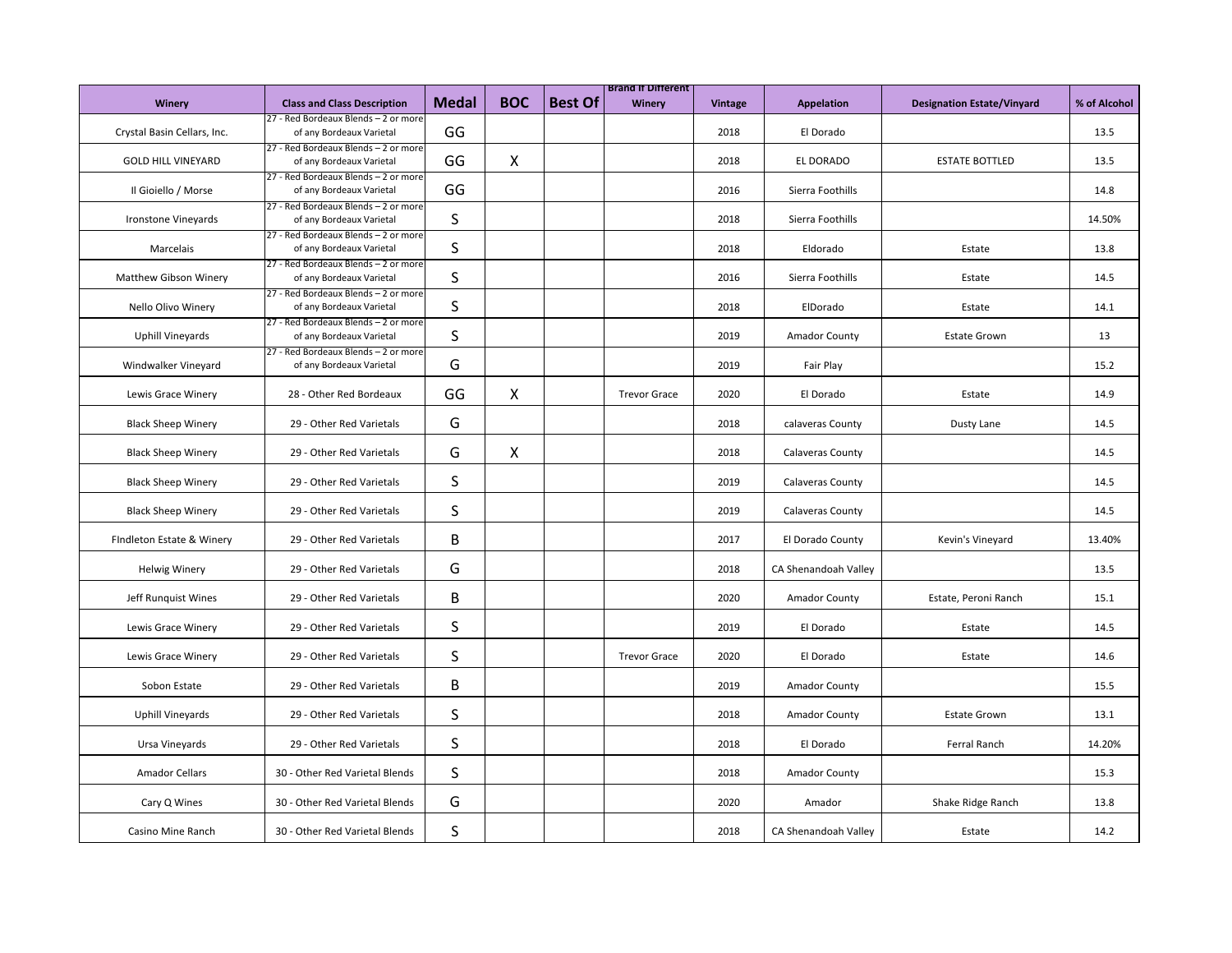|                                 |                                                           |              |            |                  | <b>Brand It Different</b> |                |                                    |                                   |              |
|---------------------------------|-----------------------------------------------------------|--------------|------------|------------------|---------------------------|----------------|------------------------------------|-----------------------------------|--------------|
| <b>Winery</b>                   | <b>Class and Class Description</b>                        | <b>Medal</b> | <b>BOC</b> | <b>Best Of</b>   | Winery                    | <b>Vintage</b> | <b>Appelation</b>                  | <b>Designation Estate/Vinyard</b> | % of Alcohol |
| Drytown Cellars                 | 30 - Other Red Varietal Blends                            | B            |            |                  |                           | Non Vintage    | Amador                             |                                   | 15.1         |
| Iron Hub Winery                 | 30 - Other Red Varietal Blends                            | $\sf S$      |            |                  |                           | 2018           | <b>Amador County</b>               |                                   | 14.6         |
| Matthew Gibson Winery           | 30 - Other Red Varietal Blends                            | G            |            |                  |                           | 2016           | Sierra Foothills                   | Estate                            | 14.6         |
| Nello Olivo Winery              | 30 - Other Red Varietal Blends                            | S            |            |                  |                           | 2019           | ElDorado                           | Estate                            | 14.2         |
| Shenandoah Vineyards            | 30 - Other Red Varietal Blends                            | G            |            |                  |                           | 2020           | <b>Amador County</b>               |                                   | 15           |
| Sobon Estate                    | 30 - Other Red Varietal Blends                            | S            |            |                  |                           | 2019           | Amador County                      |                                   | 14.5         |
| Terra d'Oro                     | 30 - Other Red Varietal Blends                            | G            |            |                  |                           | 2018           | <b>Amador County</b>               |                                   | 15.5         |
| Terra d'Oro                     | 30 - Other Red Varietal Blends                            | GG           |            |                  |                           | 2019           | <b>Amador County</b>               | 4%Barbera, 4%Freisa               | 14.5         |
| Terra d'Oro                     | 30 - Other Red Varietal Blends                            | S            |            |                  |                           | 2019           | <b>Amador County</b>               |                                   | 14.5         |
| <b>BELLA GRACE VINEYARDS</b>    | 31 - Red Table Wines (Variety not<br>stated on the label) | S            |            |                  |                           | 2018           | <b>Amador County</b>               |                                   | 14.5         |
| Convergence Vineyards           | 31 - Red Table Wines (Variety not<br>stated on the label) | S            |            |                  |                           | 2019           | Amador Coumty                      |                                   | 14.6         |
| Deaver Winery                   | 31 - Red Table Wines (Variety not<br>stated on the label) | S            |            |                  |                           | 2017           | Shenandoah Valley                  | Estate                            | 15           |
| <b>Drytown Cellars</b>          | 31 - Red Table Wines (Variety not<br>stated on the label) | S            |            |                  |                           | Non Vintage    | Amador                             |                                   | 14.5         |
| <b>Helwig Winery</b>            | 31 - Red Table Wines (Variety not<br>stated on the label) | G            | X          |                  |                           | 2018           | CA Shenandoah Valley               |                                   | 13.8         |
| <b>Helwig Winery</b>            | 31 - Red Table Wines (Variety not<br>stated on the label) | S            |            |                  |                           | 2019           | CA Shenandoah Valley               | Proprietor's Red Blend            | 14.4         |
| Ursa Vineyards                  | 31 - Red Table Wines (Variety not<br>stated on the label) | S            |            |                  |                           | non Vintage    | Sierra Foothills                   |                                   | 14.50%       |
| <b>Belledor Vineyards</b>       | 32 - Varietal Rosé                                        | B            |            |                  |                           | 2020           | Shenandoah Valley of<br>California |                                   | 14.1         |
| Cooper Vineyards                | 32 - Varietal Rosé                                        | S            |            |                  |                           | 2020           | <b>Amador County</b>               | <b>Estate Grown and Bottled</b>   | 14.3         |
| Damas Vineyards                 | 32 - Varietal Rosé                                        | В            |            |                  |                           | 2021           | California Shenandoah<br>Valley    | Hannah's Vineyard                 | 14.80%       |
| <b>GOLD HILL VINEYARD</b>       | 32 - Varietal Rosé                                        | GG           | X          | <b>Best Rosé</b> |                           | 2021           | EL DORADO                          | <b>ESTATE BOTTLED</b>             | 13.5         |
| Golden Leaves Vineyard & Winery | 32 - Varietal Rosé                                        | B            |            |                  |                           | 2021           | Fair Play                          | Estate                            | 13           |
| Holly's Hill Vineyards          | 32 - Varietal Rosé                                        | S            |            |                  |                           | 2021           | El Dorado                          |                                   | 14.3         |
| Iron Hub Winery                 | 32 - Varietal Rosé                                        | S            |            |                  |                           | 2020           | <b>Amador County</b>               | <b>Estate Bottled</b>             | 13.7         |
| Jeff Runquist Wines             | 32 - Varietal Rosé                                        | G            |            |                  |                           | 2021           | <b>Amador County</b>               |                                   | 12.9         |
| PleinAir Vineyards              | 32 - Varietal Rosé                                        | В            |            |                  |                           | 2020           | Fiddletown                         | Estate                            | 13.50%       |